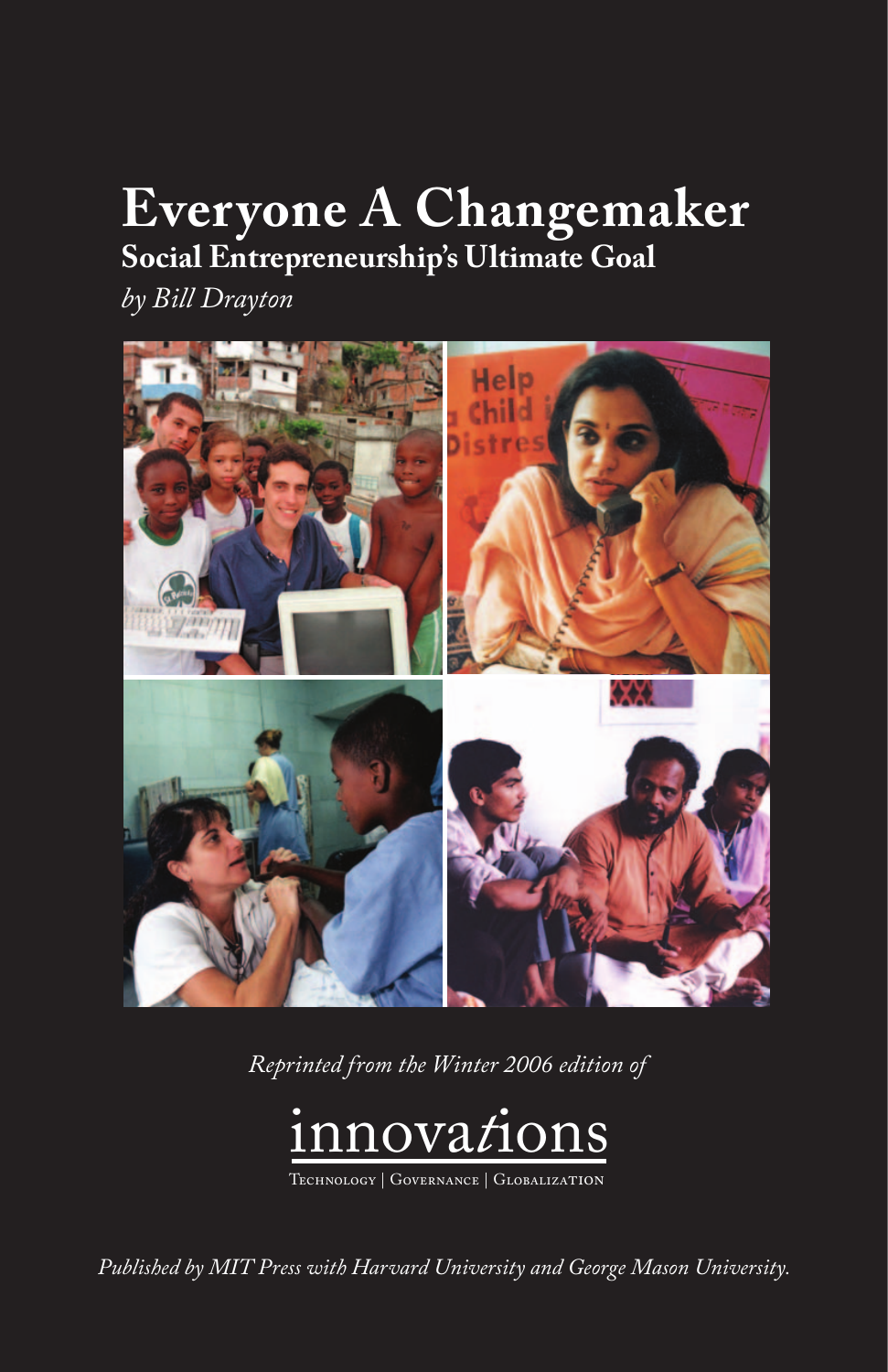

#### **HOKA INNOVATORS FOR THE PUBLIC**

**Ashoka:** Innovators for the Public is the global association of the world's leading social entrepreneurs—men and women with system-changing solutions that address the world's most urgent social challenges. Since its founding in 1980, Ashoka has launched and provided key long-term support to more than 1750 leading social entrepreneurs in over 60 countries. It provides these "Ashoka Fellows" start-up stipends, professional services and a powerful global network of top social and business entrepreneurs. It also helps them spread their innovations globally.

Working with these social entrepreneurs, Ashoka builds communities of innovators who work together to transform society and design new ways for the citizen sector to become more entrepreneurial, productive and globally integrated.

Ashoka's modest investments consistently yield extraordinary returns in every area of human need—from human rights to the environment, from economic development to youth empowerment. Five years after start-up launch, over 90 percent of Ashoka Fellows have seen independent institutions replicate their innovation and over 50 percent have already changed national policy.

2006 marks Ashoka's 25th year of pioneering the field of social entrepreneurship worldwide.

Celebrate with us! www.ashoka.org

*Innovations is published by the MIT Press with Harvard University's John F Kennedy School of Government and George Mason University's School of Public Policy.*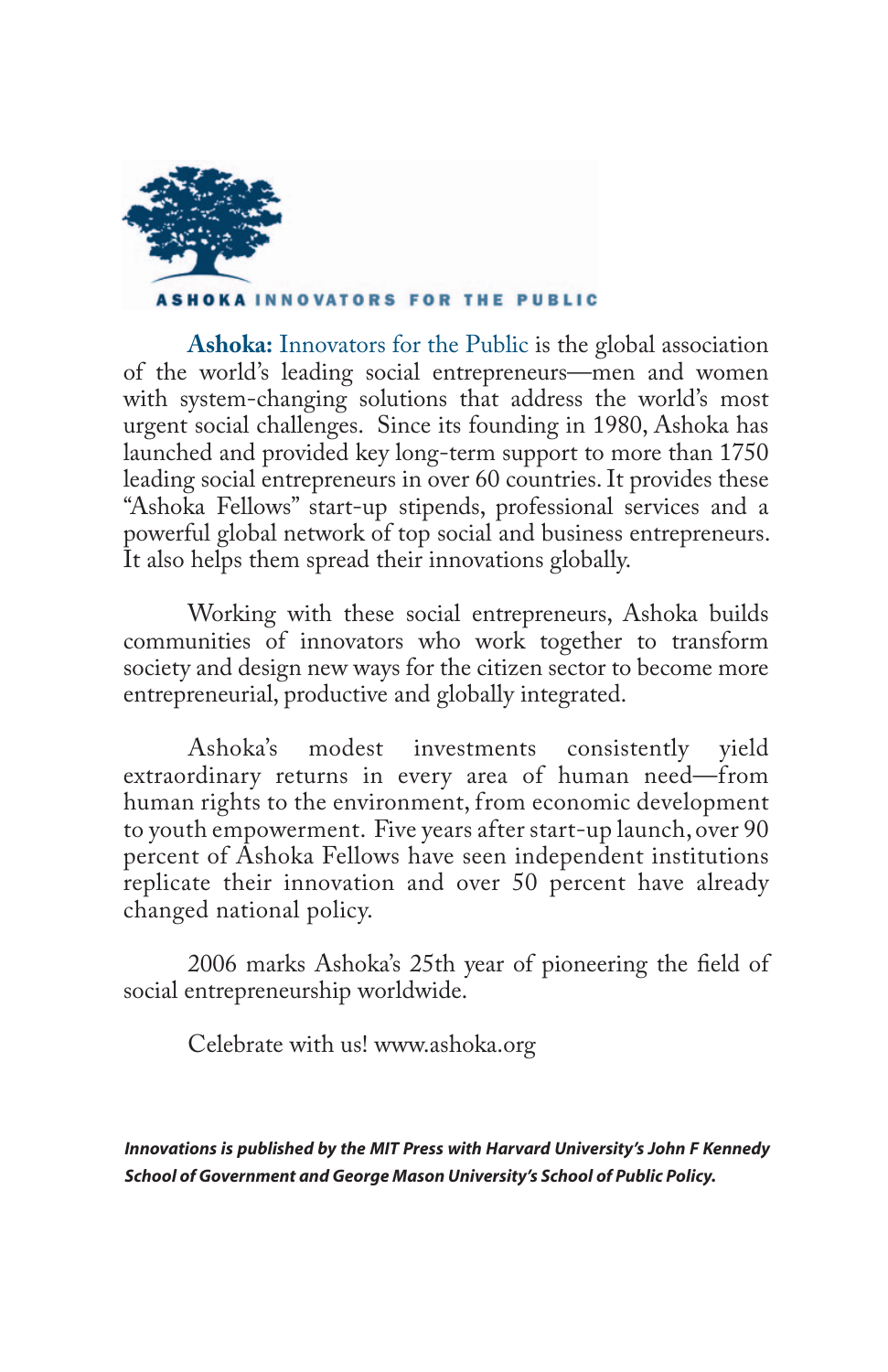## **Everyone a Changemaker Social Entrepreneurship's Ultimate Goal**

Rodrigo Baggio grew up in Rio de Janeiro loving computers. As he matured into an extraordinarily tall, thin man with a hugely wide smile, he became a computer consultant. However, from early on, he was one of the few in his generation who noticed—with concern—that the young people growing up in the favelas on the hills overlooking his middle-class neighborhood had no access to this digital world.

Because he has the great entrepreneur's tenacity of observation and thought as well as action, he decided he had to take on the digital divide—well before the phrase came into currency—and he has been pursuing this vision relentlessly ever since. While beginning to work toward this dream as a teenager, he learned just how motivated and capable of learning the young people in the favelas were. And also how competent the favela community was in organizing. This respect underlies the central insight that has allowed Rodrigo to have a growing multicontinental impact.

Rodrigo provides only what the community cannot: typically computers, software, and training. The community does the organizing, finding space, recruiting the students and faculty, and providing ongoing administration. The result is a uniquely economical model, and also one where, because the investment strengthens the broader community, it is self-sustaining and a foundation for other initiatives long into the future.

Rodrigo's chain of hundreds of community-based computer training schools now serves hundreds of slums across Latin America and Asia. These schools now have 700,000 graduates.

I got a sense of Rodrigo's power when he came to Washington shortly after being elected an Ashoka Fellow. Somehow he convinced the Inter-American Development Bank to give him its used (but highly valuable) computers. Somehow he convinced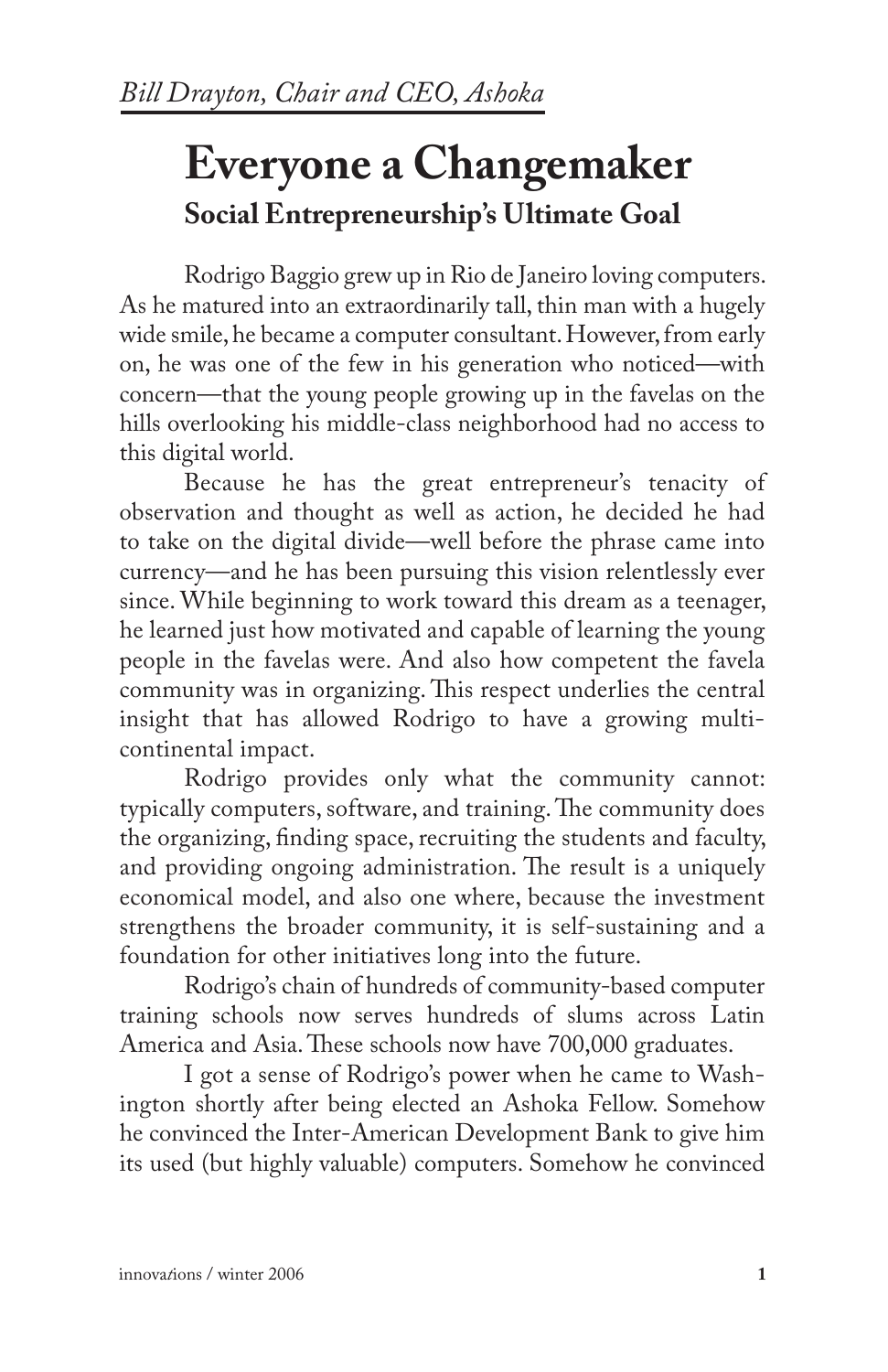the Brazilian Air Force first to warehouse and then to fly these computers home. And then he somehow managed to persuade the Brazilian customs authority to allow all these computers in at a time when Brazil was trying to block computer imports.

Several years later, I got a further sense of how his mind worked, when I asked him why he was starting his work in Asia in Japan. Japan, he said, was the only large Asian source of computers where he could imagine getting people to give them to him. Therefore, as his first step, he had to demonstrate the value of his program to the Japanese in several of their own slums.

That is how entrepreneurs work. Having decided that the world must change in some important way, they simply find and build highways that lead inexorably to that result. Where others see barriers, they delight in finding solutions and in turning them into society's new and concrete patterns.

That much is easy to observe. However, there is more to it. Somehow, an unknown, young, lanky Rodrigo, the head of a new and unknown citizen organization, persuaded the managers of one after another of society's big institutions to do things they never would have imagined. He knew they were the right and logical things to do. Somehow they sensed that inner confidence and found it surprisingly persuasive.

What were they sensing? Rodrigo's words and arguments no doubt helped, but few people are willing to step out beyond the safely conventional merely on the basis of good arguments.

Rodrigo was persuasive because his listeners sensed something deeper.

What Rodrigo was proposing was not just an idea, but the central logic of his life—as it is for every great entrepreneur. He mastered and came to love the new digital world from the time he was a young boy. More important, his values from early on drove him to care about the poverty and inequality he could see on the hillsides rising behind the middle-class Rio in which he was growing up. His values and his temperament had him taking on the digital divide before the term was invented.

As a result, when Rodrigo sat across the table from the much older, powerful officials he needed to move, they were confronting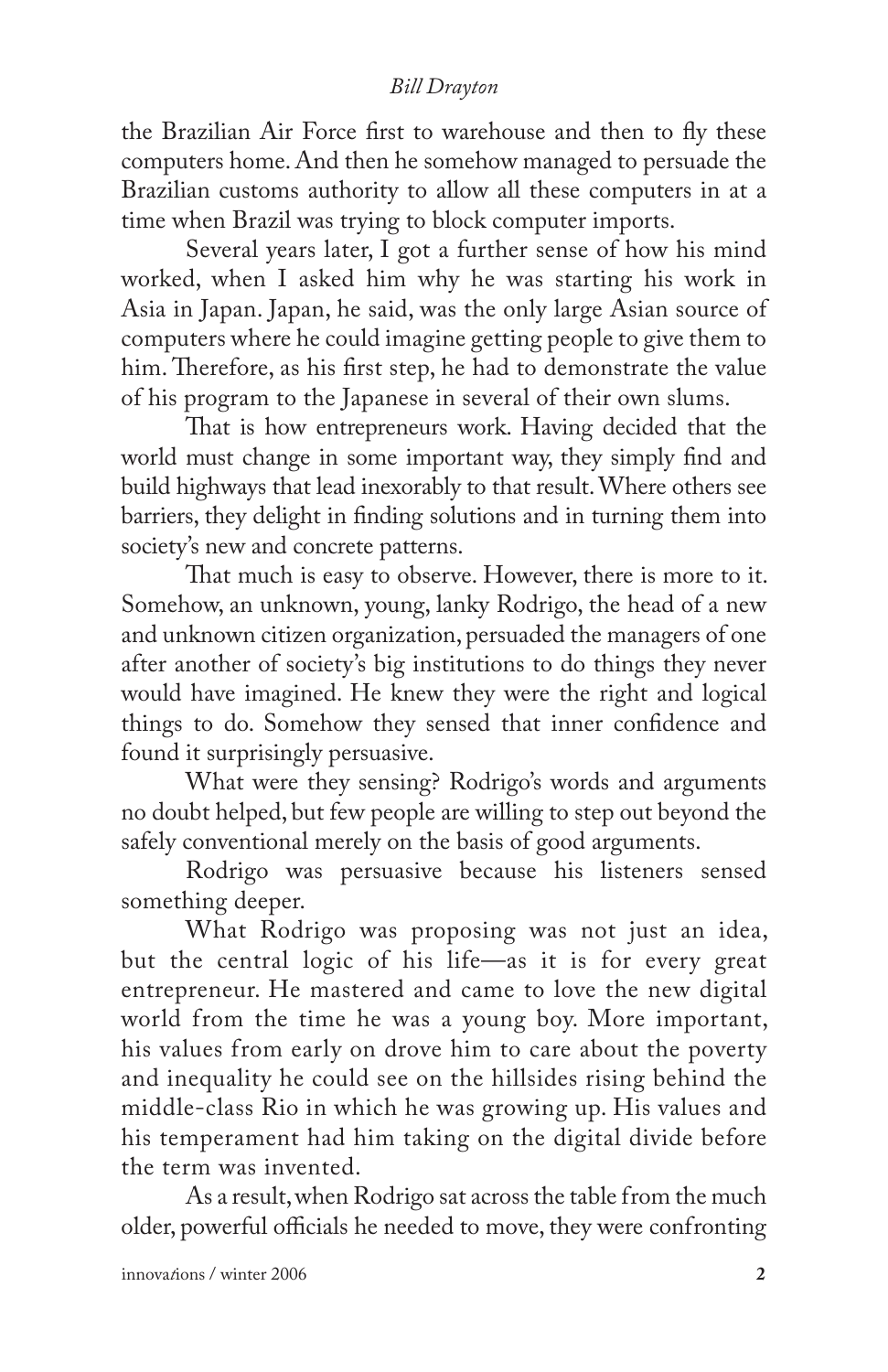#### *Everyone a Changemaker*

not just a good idea, but deeply rooted and life-defining values: non-egoistic, kindly determination and commitment.

This values-based faith is the ultimate power of the firstclass entrepreneur. It is a quality others sense and trust, whether or not they really fully grasp the idea intellectually. Even though they would not normally want to step out in front of the crowd, a quiet voice tells them to trust Rodrigo and go with his vision.

Any assessment of Rodrigo's impact that stopped with his idea, let alone his business plan, would not have penetrated to the core of his power. Our field has been impoverished by too many assessments that never get to the essence.

Nor is Rodrigo's most important impact his schools or the life-changing independence and mastery he provides his students.

Consider the impact Rodrigo has on a community when he introduces his program. It is not a school created by the government or outsiders. It is a school created by, funded by, managed by, and staffed by people in the community. The students are responsible for learning and then



*Rodrigo Baggio's students in a Brazilian favela.*

making their way. Think how many patterns and stereotypes are crumpled by these simple and very obvious facts. The psychological impact is a bit like India emerging from 50 years of falling behind to suddenly being recognized as the new challenger at the cutting edge of the most advanced part of the world's economy.

Accompanying this disruption of old patterns of action and perception is another contribution, and I believe it is the greatest one of Rodrigo and every entrepreneur: the idea of catalyzing new local changemakers into being. Unless the entrepreneur can get someone in one community after another to step forward and seize his or her idea, the entrepreneur will never achieve the spread that is essential to his or her life success. Consequently,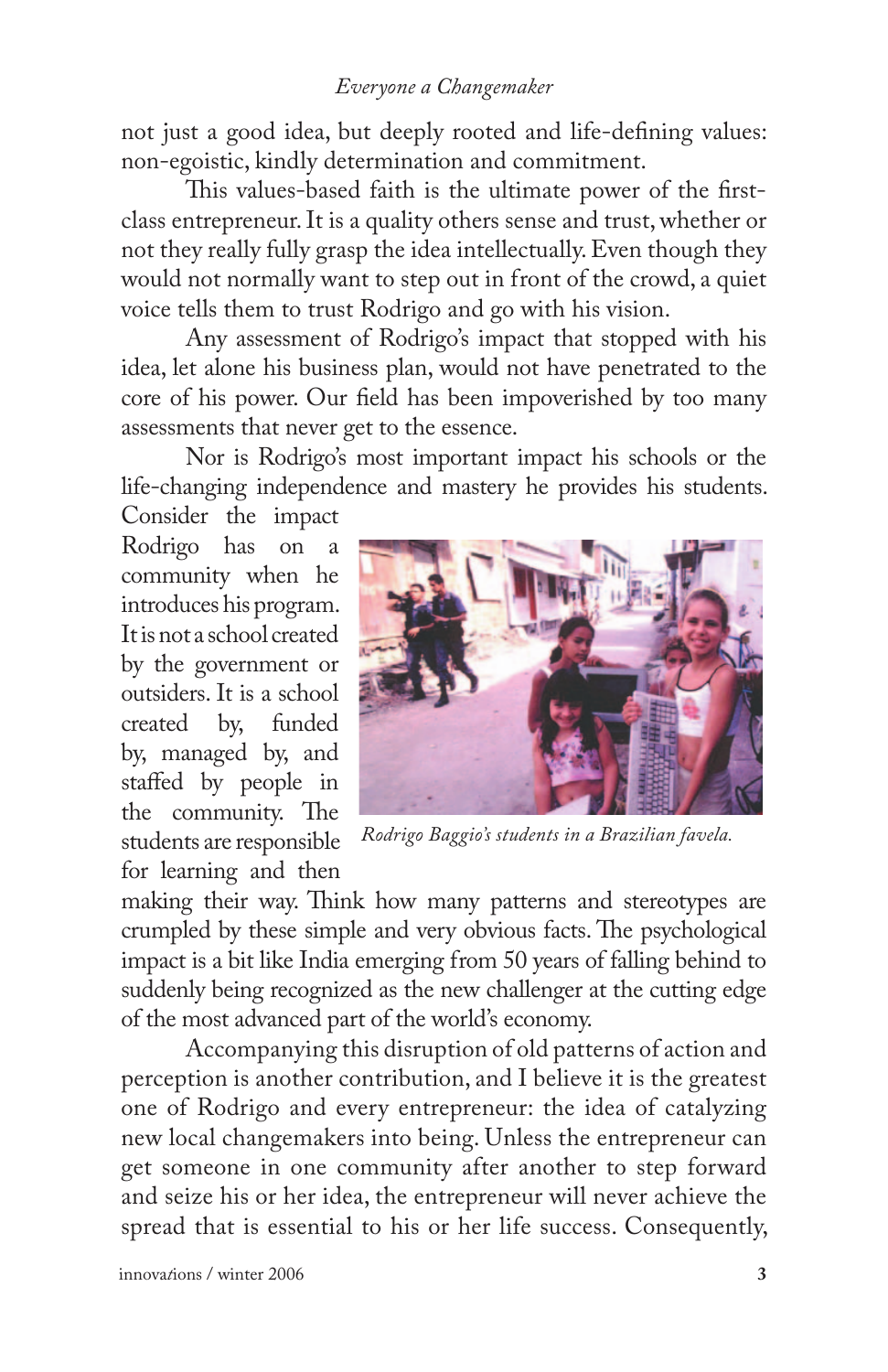the entrepreneur presents his or her idea to the local community in the most enticing, safe, understandable, and user-friendly ways possible.

Of course, the entrepreneur's own life story is in itself a beacon encouraging hundreds of others to care and to take initiative. This also increases the number of local changemakers.

*Ten years ago, the probability of an idea from Bangladesh affecting a community in Brazil, Poland, or the U.S. was very limited. Now it is common (the best-known example being Muhammad Yunus's impact on the global spread of microcredit) and becoming more common every year.*

M o r e o v e r,<br>these local when these champions then build the teams they need to launch the idea they have adopted, they are providing not only encouragement<br>but also training but also training to potential nextgeneration local changemakers.

As the field of social entrepreneurship has grown and

multiplied and wired itself together across the globe over the last 25 years, the rate of this plowing and seeding at the local level has accelerated dramatically. Ten years ago, the probability of an idea from Bangladesh affecting a community in Brazil, Poland, or the U.S. was very limited. Now it is common (the best-known example being Muhammad Yunus's impact on the global spread of microcredit) and becoming more common every year.

As the number of leading pattern-changing social entrepreneurs has been increasing everywhere, and as the geographic reach of their ideas has been expanding ever more rapidly, the rate of plowing and seeding therefore has multiplied. As have the number of local changemakers.

This whole process is enormously contagious. As the number of large-scale entrepreneurs and local changemakers multiplies, so does the number of support institutions, all of these make the next generation of entrepreneuring and changemaking easier. Not only do people not resist, but in fact,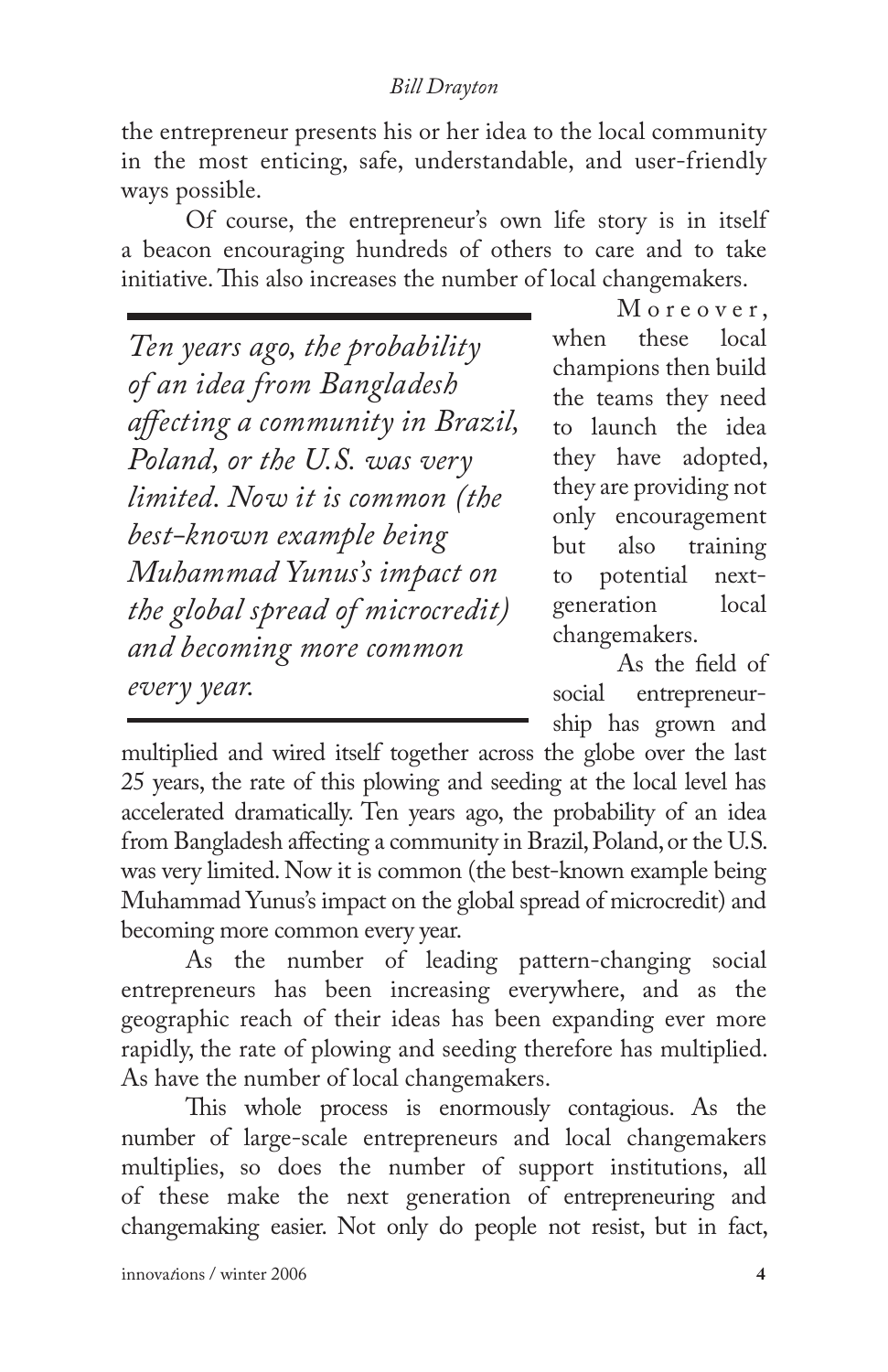they respond readily to this change. Who wants to be an object when they could be changemakers, when they could live lives far more creative and contributory and therefore respected and valued?

As important as Rodrigo's impact is on the digital divide and on the lives and communities he serves, I believe this second dimension of his impact is far more important—especially at this transitional moment in history.

The most important contribution any of us can make now is not to solve any particular problem, no matter how urgent energy or environment or financial regulation is. What we must do now is increase the proportion of humans who know that they can cause change. And who, like smart white blood cells coursing through society, will stop with pleasure whenever they see that something is stuck or that an opportunity is ripe to be seized. Multiplying society's capacity to adapt and change intelligently and constructively and building the necessary underlying collaborative architecture, is the world's most critical opportunity now. Pattern-changing leading social entrepreneurs are the most critical single factor in catalyzing and engineering this transformation.<sup>1</sup>

### EVERYONE A CHANGEMAKER

The agricultural revolution produced only a small surplus, so only a small elite could move into the towns to create culture and conscious history. This pattern has persisted ever since: only a few have held the monopoly on initiative because they alone have had the social tools.

That is one reason that per capita income in the West remained flat from the fall of the Roman Empire until about 1700.

By 1700, however, a new, more open architecture was beginning to develop in northern Europe: entrepreneurial/ competitive business facilitated by more tolerant, open politics. The new business model rewarded people who would step up with better ideas and implement them, igniting a relentlessly expanding cycle of entrepreneurial innovation leading to productivity gains, leading to ever more entrepreneurs, successful innovation, and productivity gains.

One result: the West broke out from 1,200 years of stagnation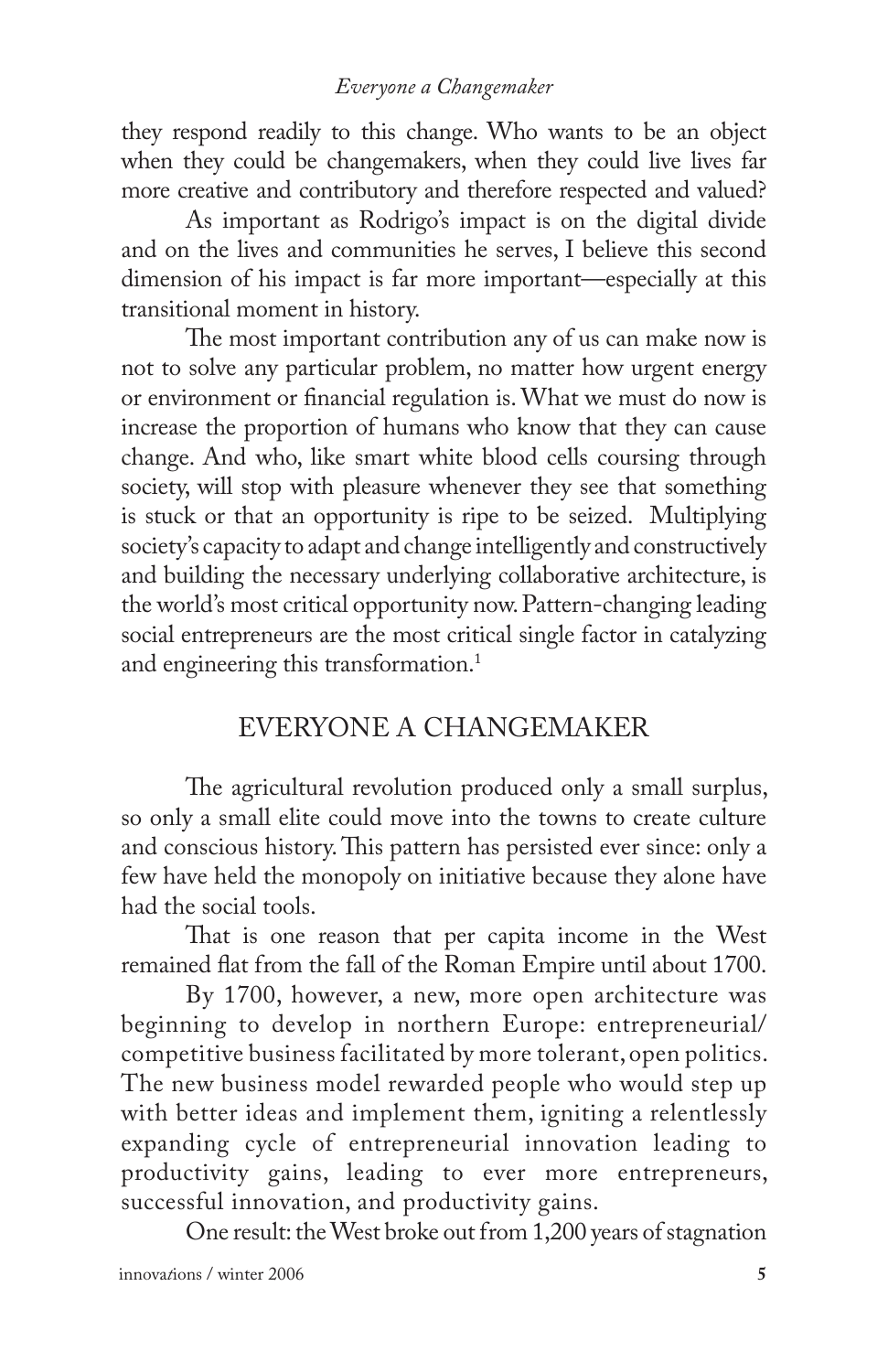and soon soared past anything the world had seen before. Average per capita income rose 20 percent in the 1700s, 200 percent in the 1800s, and 740 percent in the last century.2

The press reported the wars and other follies, but for the last 300 years this profound innovation in how humans organize themselves has been the defining, decisive historical force at work.

However, until 1980, this transformation bypassed the social half of the world's operations.3 Society taxed the new wealth created by business to pay for its roads and canals, schools and welfare systems. There was no need to change. Moreover, no monopoly, public or private, welcomes competition because it is very likely to lose. Thus, the social sector had little felt need to change and a paymaster that actively discouraged it.

Hence, the squalor of the social sector. Relative performance declining at an accelerating rate. And consequent low repute, dismal pay, and poor self-esteem and élan.

By the nineteenth century, a few modern social entrepreneurs began to appear. The anti-slavery leagues and Florence Nightingale are outstanding examples. But they remained islands.

It was only around 1980 that the ice began to crack and the social arena as a whole made the structural leap to this new entrepreneurial competitive architecture.4

However, once the ice broke, catch-up change came in a rush. And it did so pretty much all across the world, the chief exceptions being areas where governments were afraid.

Because it has the advantage of not having to be the pioneer, but rather of following business, this second great transformation has been able steadily to compound productivity growth at a very fast rate. In this it resembles successful developing countries like Thailand.

Ashoka's best estimate is that the citizen sector is halving the gap between its productivity level and that of business every 10 to 12 years.

This rapidly rising productivity means that the cost of the goods and services produced by the citizen sector is falling relative to those produced by business—reversing the pricing pattern of the last centuries that led to the much-criticized "consumer" culture.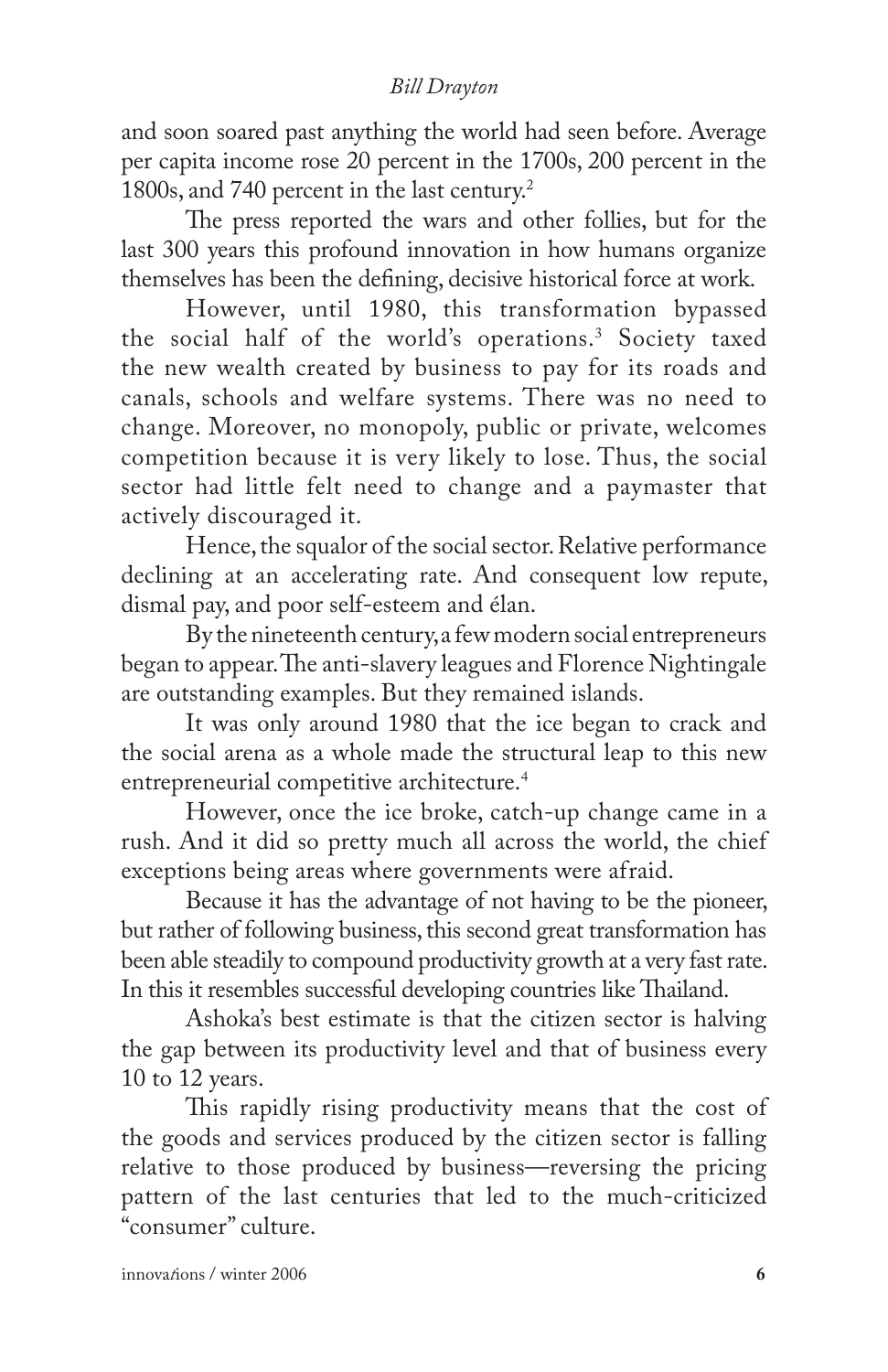As a result, as resources flow into the citizen sector, it is growing explosively. It is generating jobs two and a half to three times as fast as business. There are now millions of modern, competing citizen groups, including big, sophisticated secondgeneration organizations, in each of the four main areas where

the field has emerged most vigorously: Brazilfocused South America, Mexico/U.S./Canada, Europe, and South and Southeast Asia. (The field is also growing vigorously in Africa, the Middle East, East Asia, and Australia/New Zealand, but these are much smaller clusters.) All this, of course, has dramatically altered the field's élan and attractiveness. This is where the job growth

*[S]ociety cannot significantly increase the proportion of adults who are, and know they are, changemakers and who have mastered the necessary and complex underlying social skills until it changes the way all young people live.*

is, not to mention the most challenging, value-rooted, and increasingly even well-paid jobs. Just listen to today's "business" school students.

Given the results-based power of this transformation of the citizen sector, more and more local changemakers are emerging. Some of these learn and later expand the pool of leading social entrepreneurs. To the degree they succeed locally, they give wings to the entrepreneur whose idea they have taken up, they encourage neighbors also to become changemakers, and they cumulatively build the institutions and attitudes that make local changemaking progressively easier and more respected. All of which eases the tasks facing the next generation of primary pattern-change entrepreneurs.

This virtuous cycle catalyzed by leading social entrepreneurs and local changemakers is the chief engine now moving the world toward an "everyone a changemaker" future.

No matter how powerful this dynamic is, however,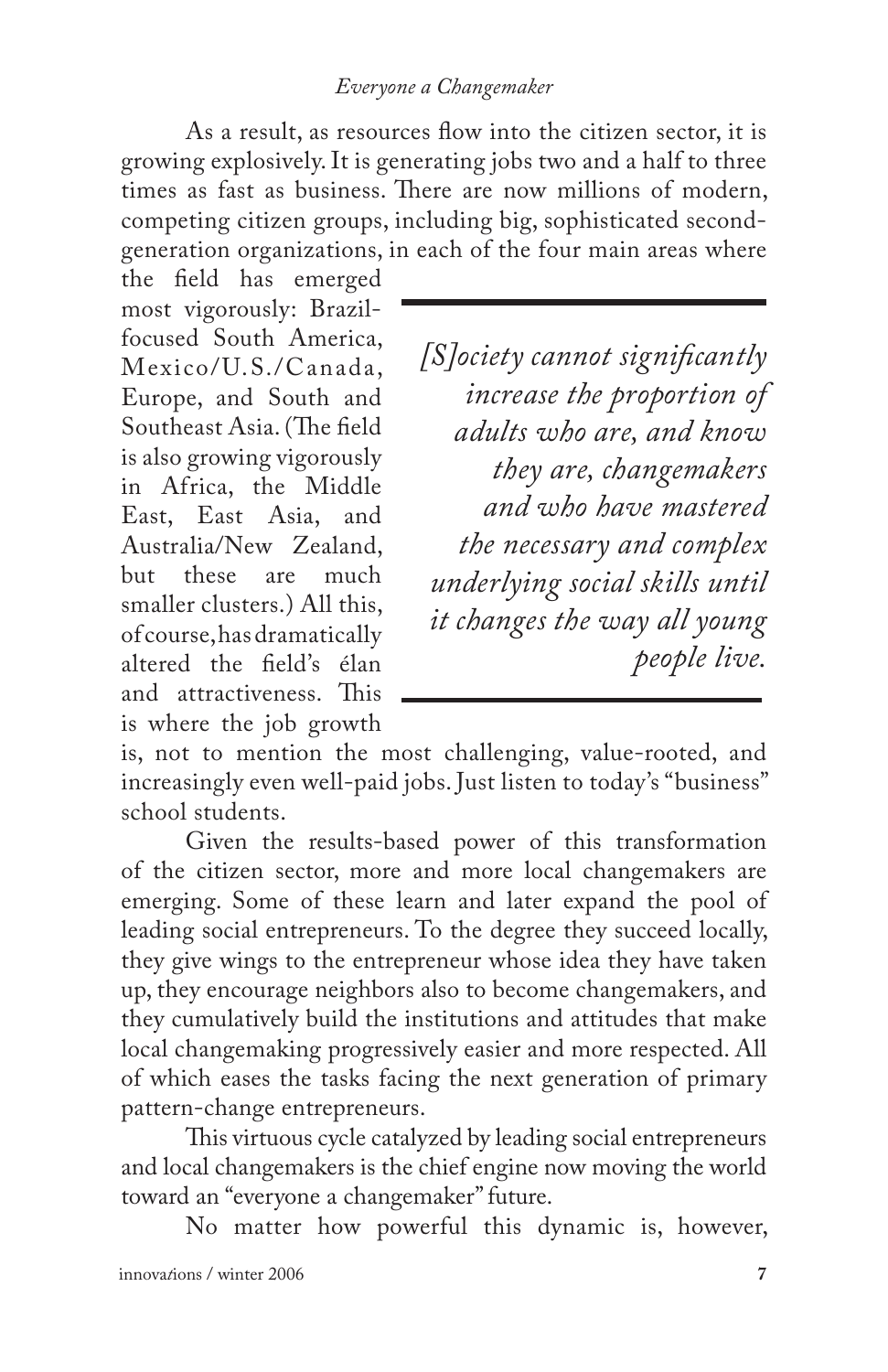several other changes are necessary if society is to navigate this transition successfully:

Most important, society cannot significantly increase the proportion of adults who are, and know they are, changemakers and who have mastered the necessary and complex underlying social skills until it changes the way all young people live.

• Although it is normal for support areas like finance to lag behind change in the operating areas they serve, the emergent citizen sector is now at significant risk unless it can quickly engineer major structural changes in both its institutional finance sector and the broad grassroots sources of support in its post-breakeven zone.

## TRANSFORMING THE YOUTH YEARS

There are well over 400 Ashoka leading social entrepreneurs whose primary goal is getting society to do a far better job of helping all children and young people to learn and grow up successfully. Each has a powerful, proven, society-wide approach. (Between 49 percent and 60 percent of those elected by Ashoka have changed national policy within five years of their startup-stage election.)

However, each of these approaches is a partial answer. It is built around one insight or principle, works through one delivery system, and addresses one or two client groups. Ashoka's "mosaic" process brings all these powerful elements together, draws out the few universal principles that open major new strategic opportunities for the key decision makers in a field (e.g., in this case, those who run schools and youth programs), and then markets these principles. In effect, these mosaic collaborations promise our community the ability to entrepreneur together, an advance that produces far bigger impact than anything the sum of our solo ventures could achieve.

Roughly two-thirds of these 400-plus youth-focused Ashoka entrepreneurs have learned the same three powerful principles. Because they need human resources to implement their vision and cannot realistically get more teachers, they turn to young people. That young people are a huge, and in fact usually the only significant available human resource is the first insight. The other two follow logically: first, the unconventional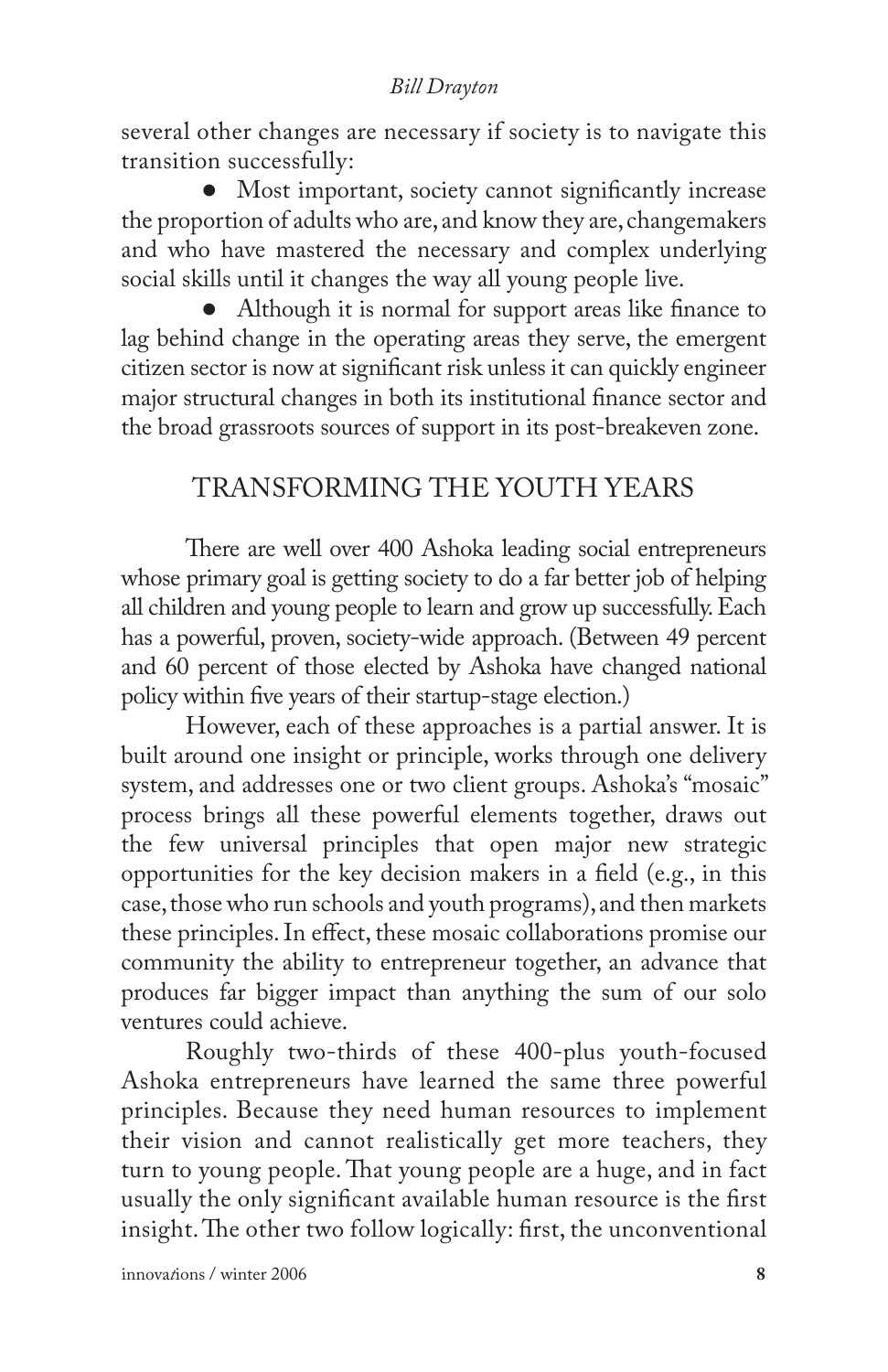assumption that young people are or can be competent; and second, the idea that one must transform youth communities (e.g., in schools) so that they become competent at initiating and organizing, and then train and reward their young people in these skills. Applying these three principles in hundreds of different ways and across the globe produces strikingly similar and powerful results: motivated students, better academic results, and young people who are experiencing being in charge. And a very different feel to those schools and programs from the moment one walks in.

Whether these social entrepreneurs discovered and developed these principles to solve their staffing problems and/or with broader educational purpose, collectively they have created a most powerful set of tools to transform the youth years. Moreover, the repeated success they have had in large-scale and highly diverse applications of these principles leaves one with enormous confidence in the power and practicability of these principles.

Ashoka's young people's mosaic also identified another principle that fits closely with this first cluster: anyone (or any group) who does not master the complex social skill of guiding his or her behavior through applied empathy will be marginalized. Since this is the enormously cruel, destructive state of perhaps 30 percent of the world's people, helping young people master empathy is proportionately important.5 One of the best ways of doing so is by encouraging them to build teams to contribute important changes and/or services. If their team is to succeed, they must master teamwork, which in turn rests on applied empathy.

Ashoka began developing its mosaic process and the pioneer young people's application in 1990. It was, however, only quite recently that Ashoka realized that its ultimate purpose, an "everyone a changemaker" world, is an unreachable fantasy unless the youth years become years of practicing being powerful and acquiring the required underlying skills: applied empathy, teamwork, and leadership. This realization suddenly puts the mosaic's core principles in a new light: They are as powerful as they are in large part because they are so key to unlocking this historical transition.

If young people do not grow up being powerful, causing change, and practicing these three interlocked underlying skills,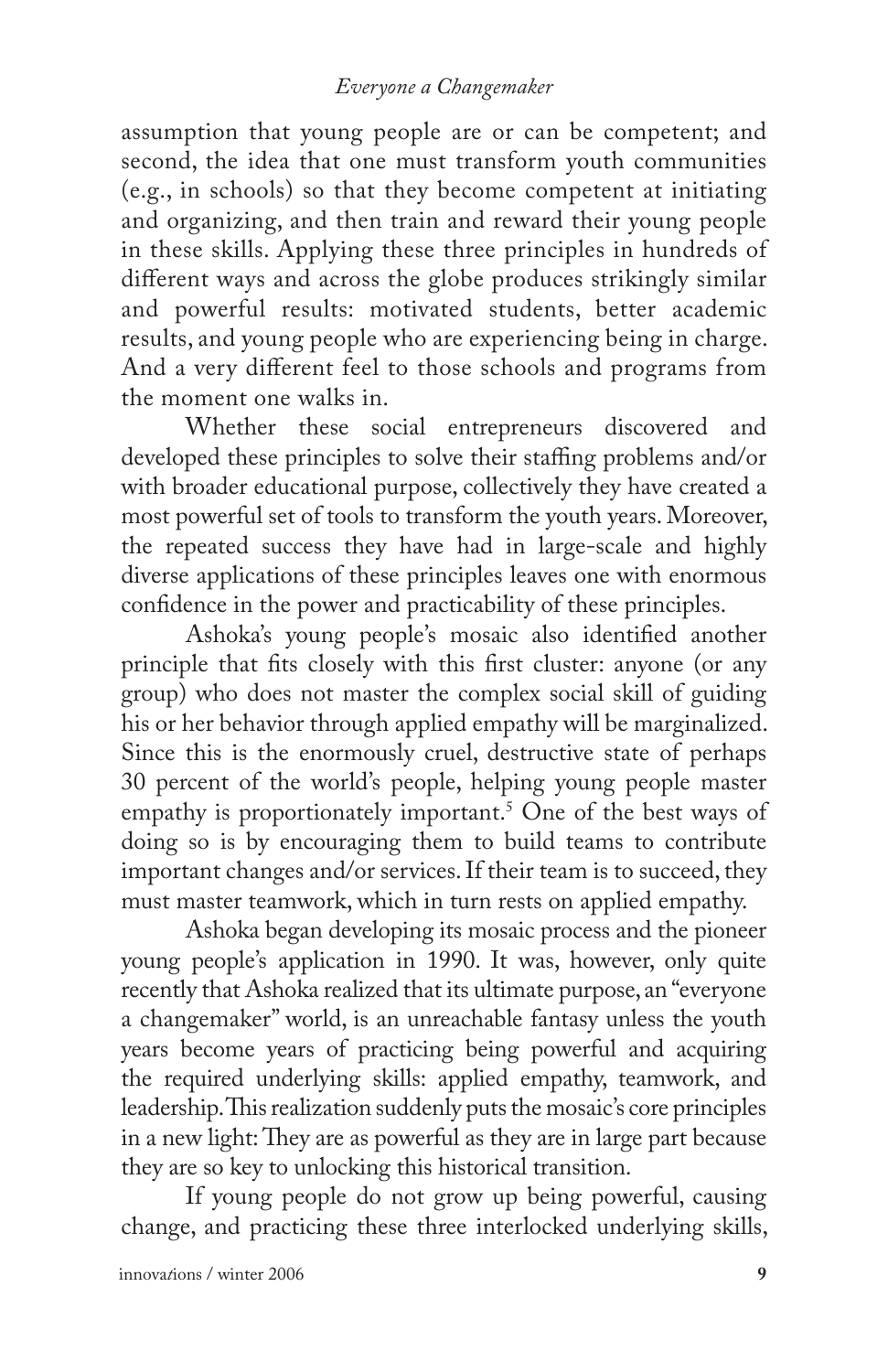they will reach adulthood with a self-definition that does not include changemaking and a social skill set that largely precludes it. Just as one must develop strong emotional foundations in the first three years of life or suffer for a lifetime, young people must master and practice these social skills and the high art of being powerful in and through society while they are young.

Consider how sophisticated the learned skill of applied empathy is: As we contemplate each action, we must comprehend how it will impact everyone at several removes around us and long into the future—and then guide our behavior accordingly. Our



*Youth Venturer Jason Upshaw trains neighborhood young people in bike repair leading to bikes and jobs.* 

world now requires that skill as the ticket admission to most simple levels of society. A dependably good person can no longer rely only on rules because they are increasingly in conflict, changing, or have yet to be developed.

Those without this complex skill

will be marginalized. Moreover, mastering it is only the first step toward learning teamwork and leadership. Like ballet, these skills require extensive and real practice.

The children of elite families grow up at home and usually in school being expected to take initiative and being rewarded for doing so. This confident ability to master new situations and initiate whatever changes or actions are needed is in essence what defines the elite. Entering adult life with confidence and mastery of empathy/teamwork/leadership skills is what ultimately has given this small group control of the initiative and therefore of power and resources for millennia.

However, the other 97 percent grow up getting very little such experience with taking initiative. Adults control the classroom, work setting, and even sports and extra-curricular activities. And this situation, coupled with society's attitudes,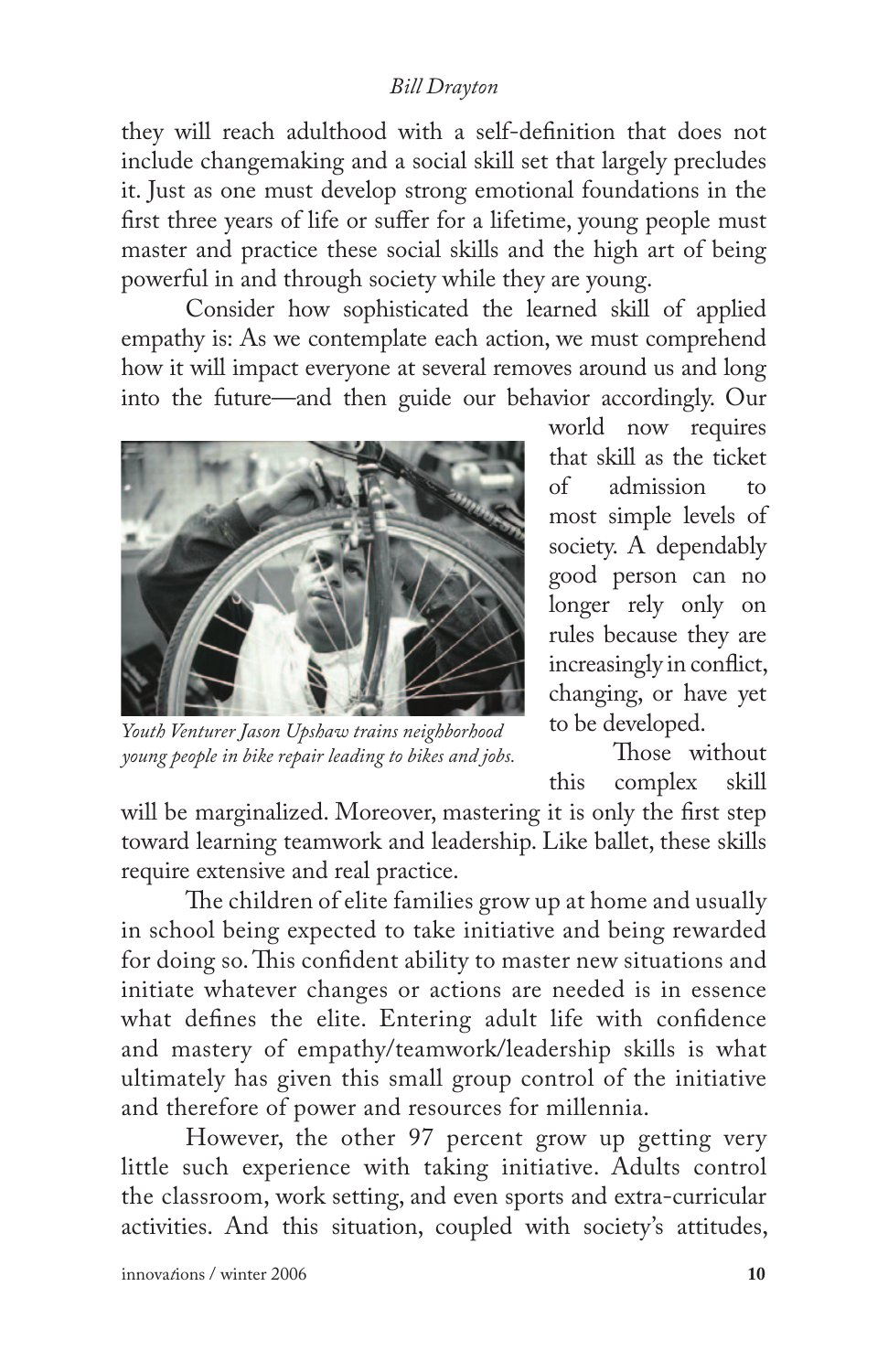drums home the message to this majority: "You're not competent or perhaps even responsible. Please don't try to start things; we can do it far better." Teachers, social workers and others are comfortably in control; and, in fact, most school and other youth cultures are not competent and do not train and support and respect initiativetaking. Instead, the peer group culture, not surprisingly, is resentful and in the worst cultures, quite negative.

Do these inarticulate, frustrated youth cultures bring analogous prior situations to mind? Over the last century, many other groups—including women, African Americans, those with disabilities, even colonial peoples—had to make their way from debilitating stereotypes and little prior practice in taking the initiative to becoming fully accepted, capable contributors. These groups, although very different from one another, had to travel strongly similar human and community transformation paths.

Young people are the last big group to set out on this journey. They are also different; but, in the underlying psychological and organizational transitions ahead, they can learn a great deal from the experience of these other groups.

Building on the history of these earlier movements and also on the accumulated experience of hundreds of leading social entrepreneurs working with young people, Ashoka and many partners6 have prototyped and are beginning to launch at scale the equivalent of a women's or older person's movement for young people.

Although this movement must ultimately change how everyone thinks about and relates to young people, it is young people and their peer communities who will have to change most and who have the most to gain. Therefore, as with all the earlier similar transformations, it is essential that they be central actors—both in actually shifting to the new pattern (because the best learning comes from action) and in championing the change (because people in any class are most likely to hear and trust peers).

This emergent movement will be far bigger than Ashoka, and once it is past the next six to ten intensely entrepreneurial years, it will require extensive operating management that is culturally inappropriate for Ashoka's "collegial/intrapreneurial"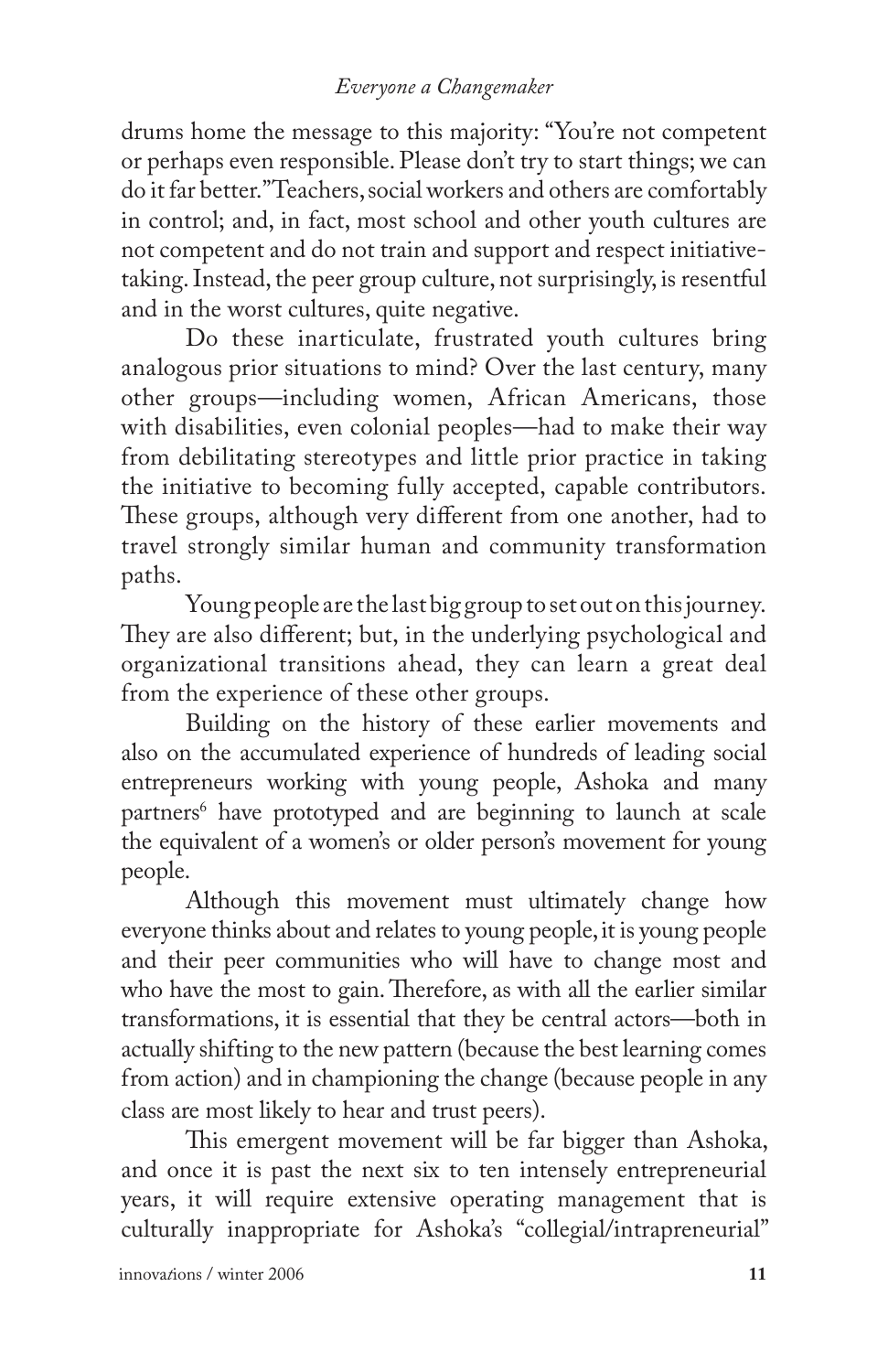essence. Ashoka has therefore created an independent but close partner, Youth Venture. Working closely with Ashoka's young people "mosaic" team, it has the lead in major spread and emerging operating work.

How to launch and build such a movement?

Ashoka, Youth Venture, and their partners are following a strategy that exercises enormously powerful jujitsu-like leverage; leverage that works on four mutually reinforcing levels. They are summarized in Table 1.

| Table 1. The Movement's Jujitsu: Four Levels of Leverage                                                                                                                                                     |                                                                                                                                                                                                                        |
|--------------------------------------------------------------------------------------------------------------------------------------------------------------------------------------------------------------|------------------------------------------------------------------------------------------------------------------------------------------------------------------------------------------------------------------------|
| Actions                                                                                                                                                                                                      | Impacts                                                                                                                                                                                                                |
| In any school, community, or<br>country each year, 1/2 of 1 percent<br>of the young people have a dream<br>and create a lasting venture.                                                                     | By leading, these young Venturers<br>become lifelong leaders. They<br>have mastered the essential skills<br>of empathy, teamwork and leader-<br>ship-and irrefutably know it.                                          |
| Each venture engages a team<br>(typically 3-5 in the core group<br>plus 20 who tutor, coach,<br>broadcast, etc.) <sup>7</sup>                                                                                | Everyone learns what teamwork,<br>that they can lead, and how to<br>do so. This further multiplies the<br>next generation's proportion of<br>"natural" leaders.                                                        |
| 1% of a school or youth<br>community launches Ventures<br>with on average 25 participants.<br>Over two years: 20% to 25% of<br>the whole institution are engaged,<br>likely "tipping" its youth culture.     | As Venturer peer groups recruit<br>and sell their work, they can both<br>tip their school or neighborhood<br>youth culture and also will wear<br>down old attitudes and logistic<br>barriers (e.g., space, insurance). |
| Society questions the current<br>disempowering pattern, builds<br>a women's/disability movement<br>for young people. Youth Venture<br>participants provide role models<br>and champions. The press joins in. | Everyone redefines the youth<br>years and lives them as a time of<br>expected initiative, competency,<br>and contribution.                                                                                             |

Each of these four levels in Table 1 needs the others. But they will not snap into place together or everywhere in society instantly. This makes the job facing the pioneers much harder than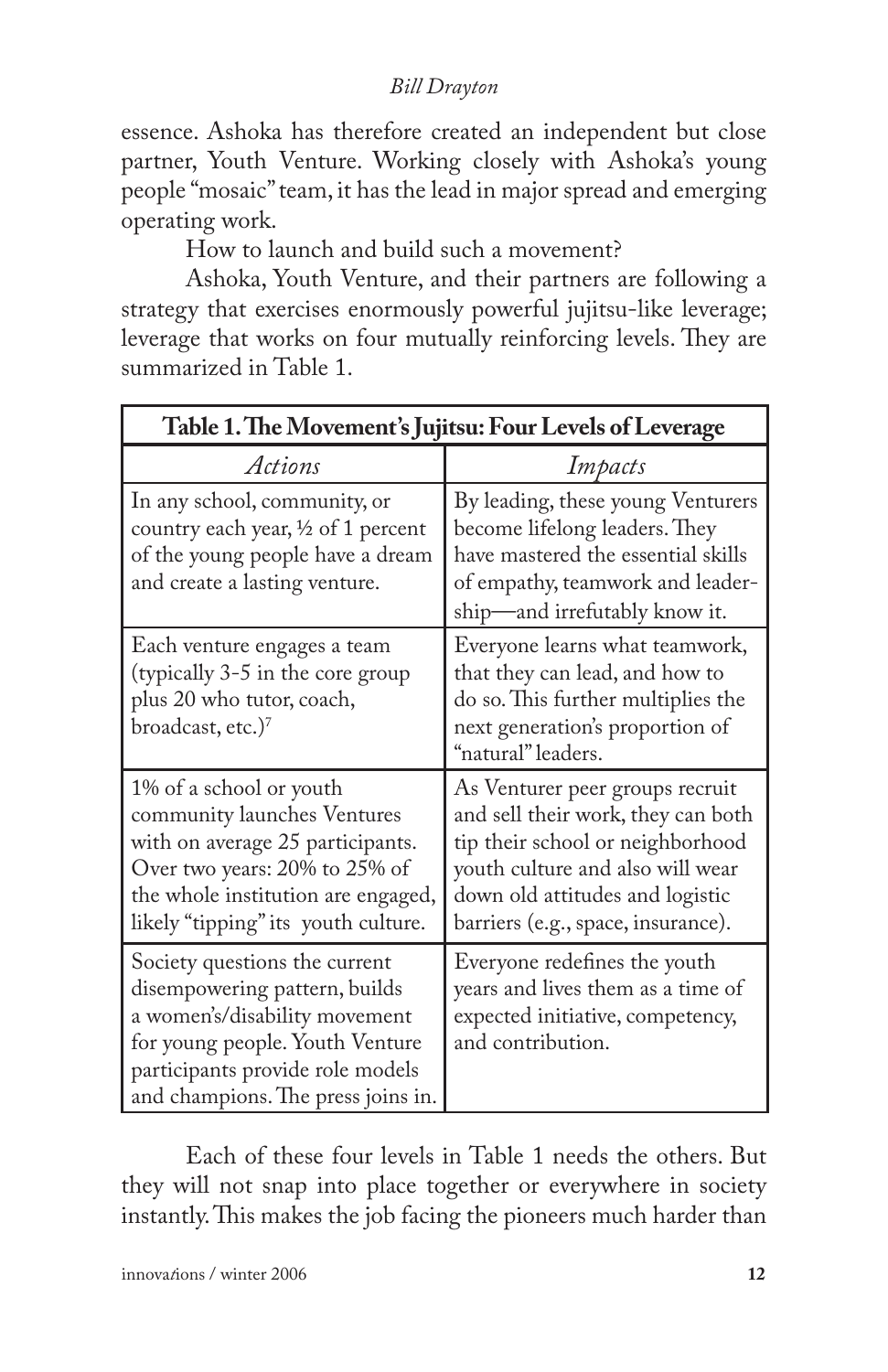it will be for their successors; and it requires a phased, severalstage strategy.

The central challenge is getting to the scale where the synergies between these four levels—and across schools, neighborhoods, and regions—kick in and become irreversibly self-multiplying. Ashoka/Youth Venture, recognizing this is the heart of the matter, has been experimenting with a dozen different avenues and is gaining increasing traction. Here are some examples:

• Partnering with national organizations with many chapters (e.g., the Girl Scouts) or broad reach (e.g., Youth Services America).

• Co-venturing with public-spirited corporate partners, including experimenting with engaging staff, local units, and key customers as nominators, Youth Venturer Allies, and local organizers. (Most recently with Staples in Europe and Latin America).

• Communicating the stories of Youth Venturers broadly and encouraging others through media partners (including a growing relationship with MTV in the U.S. and Mexico).

• Using Internet avenues to recruit, help, and network Venturers, Allies, and local Partners.

l Extending Youth Venture's online "Virtual Venturer" program, which allows young people to become Venturers even in communities without an established organizational presence.

• Replicating the successful United Way model developed in North Central Massachusetts.

After two years, almost all the schools have multiple Youth Venture teams; the area's community college gives college credit for high school Venture work; and virtually all young people in the area experience multiple Venture models. Four other local United Ways are moving to follow, hopefully followed by many others and also community foundations.

Partnering with a subject matter segment of the citizen sector (e.g., the environment) to support Youth Venture teams in its field as a means of seeding future leadership.

• Building a network of stand-alone, volunteer-led local Youth Venture organizations akin to the vast majority of Scout, 4-H, and Little League groups (experiments underway in four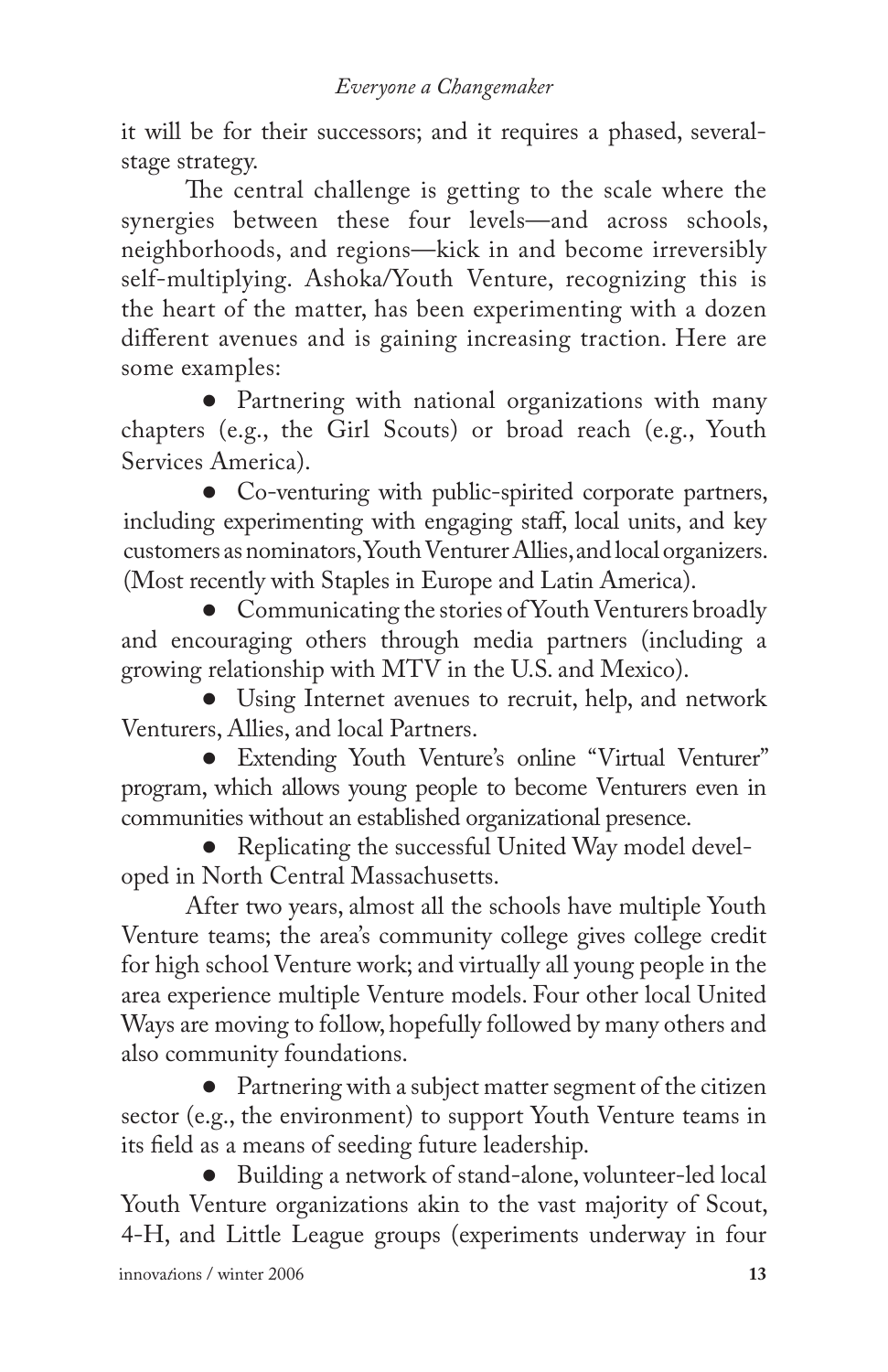metropolitan areas).

 $\bullet$  Breaking through with groups of schools, e.g., those served by an Ashoka Fellow or where we can get support from the leaders of a school system. This is more leveraged than working school by school although we welcome individual schools as long as the leadership comes from them.

 $\bullet$  Building links to youth communities (e.g., punk rock) bands, debate groups) built around a common interest and that cut across institutions and geography.

• Getting to scale locally: Using all avenues in a few medium-sized metropolitan areas or small provinces or states (e.g., New Hampshire).

Although the movement is far up the learning curve, all that means is that the pace of experimenting/learning is accelerating and broadening. It needs many more partners who are excited by this movement-building challenge of accelerating to scale, and who will join in experimenting, adapting, and pushing.

And it needs to communicate its alternative vision for the youth years and ultimately for a rapidly multiplying proportion of the population who have the power to change things.

As the number of young leaders increases and spreads, this job becomes easier and easier, not least because such Venturers usually gain confidence once they see that, in addition to being the founders of a newspaper or a program to help new immigrant youth or a peer-to-peer counseling service, etc., they are pioneers in an historic moment.

## NEEDED: NEW SOCIAL FINANCIAL SERVICES

Citizen organizations of all types and sizes urgently need a new social financial services system.

Where can two 15-year-old African American girls go when they need \$900 seed funding to launch a teen-to-teen lateafternoon confidential telephone hotline? Or a 14-year-old who needs \$800 startup and working capital to buy t-shirts to imprint and sell in order to fund an Ecuadorian support group of young people with diabetes? Or a group of boys who need funds to seed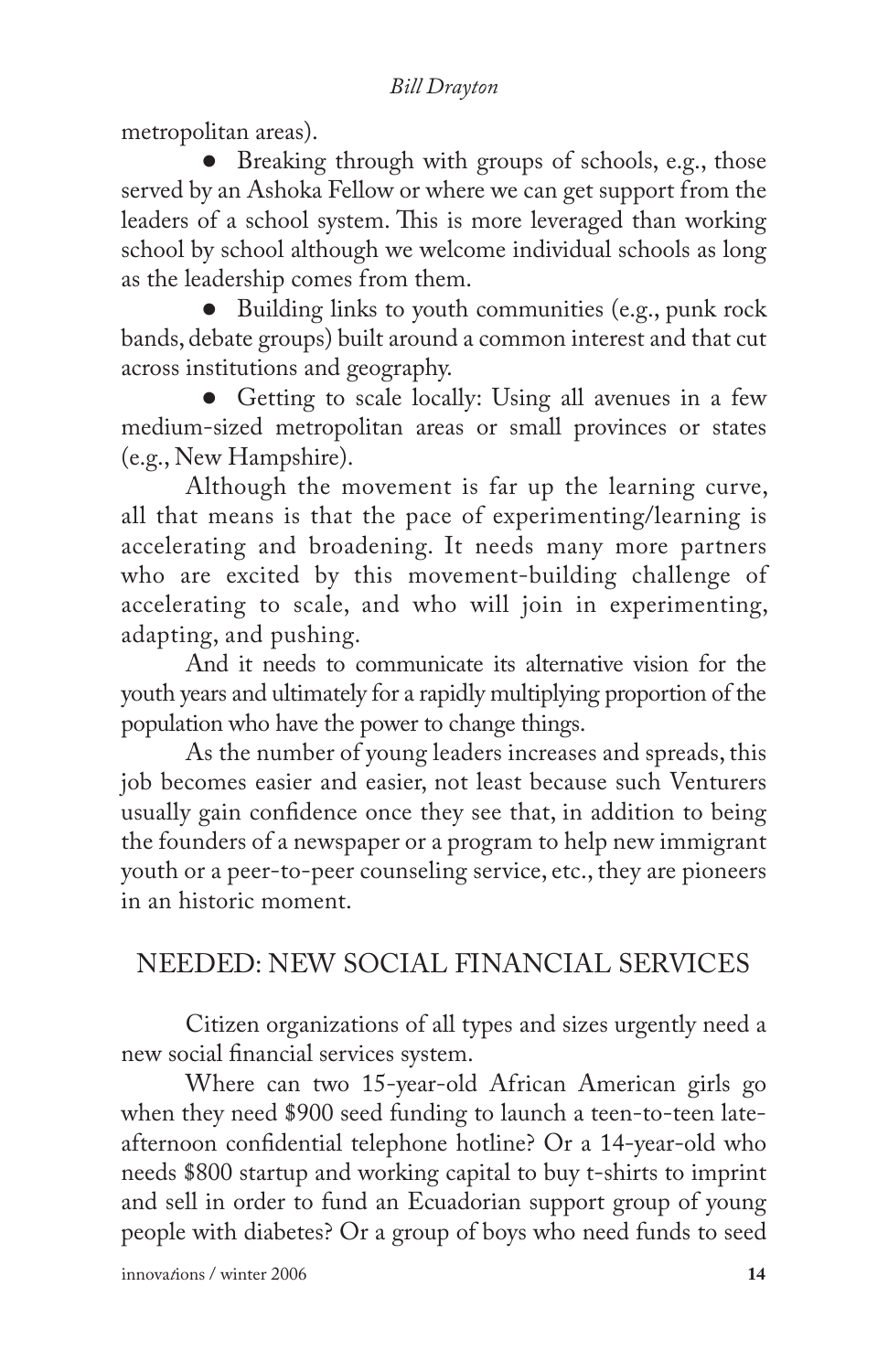what eventually will became a successful effort to build a municipal skateboard park?<sup>8</sup>

They cannot go to a foundation or a government agency. They typically cannot even open their own bank account. What if their parents cannot or will not pay? Or if it is important to the young people to do it on their own (so they can do it their way)?

As we have just seen, society's core interests are in making it easy, not impossible, for young people to take initiative and build ongoing services. But our existing financial services institutions fail us.

This is only one of many such failures of today's social financial institutions.

Going to the other end of the sophistication scale, consider how the structure of government grant agencies and foundations extremely difficult for either institution to serve leading social entrepreneurs. The people try hard, but the structural barriers

*[S]ociety's core interests are in making it easy, not impossible, for young people to take initiative and build ongoing services. But our existing financial services institutions fail us.*

are formidable and firmly set. Again, given how central social entrepreneurs are to what is society's greatest historical opportunity now, this failure is extremely costly.

What leading social entrepreneurs need and what today's<br>ant social financial institutions—governments and dominant social financial institutions—governments and foundations—can provide conflict point by point:

Social entrepreneurs need social investors who will value new ideas. The most important innovations cut across the disciplinary and organizational boundaries created to solve old problems. Governments are bound by narrow, rigidly and impermeably bounded "stovepipes" defined by legislation and refined ever more narrowly by the organizations and regulations that follow. Foundations are captive to internally formulated "strategies," their institutional stovepipes, and staffs who typically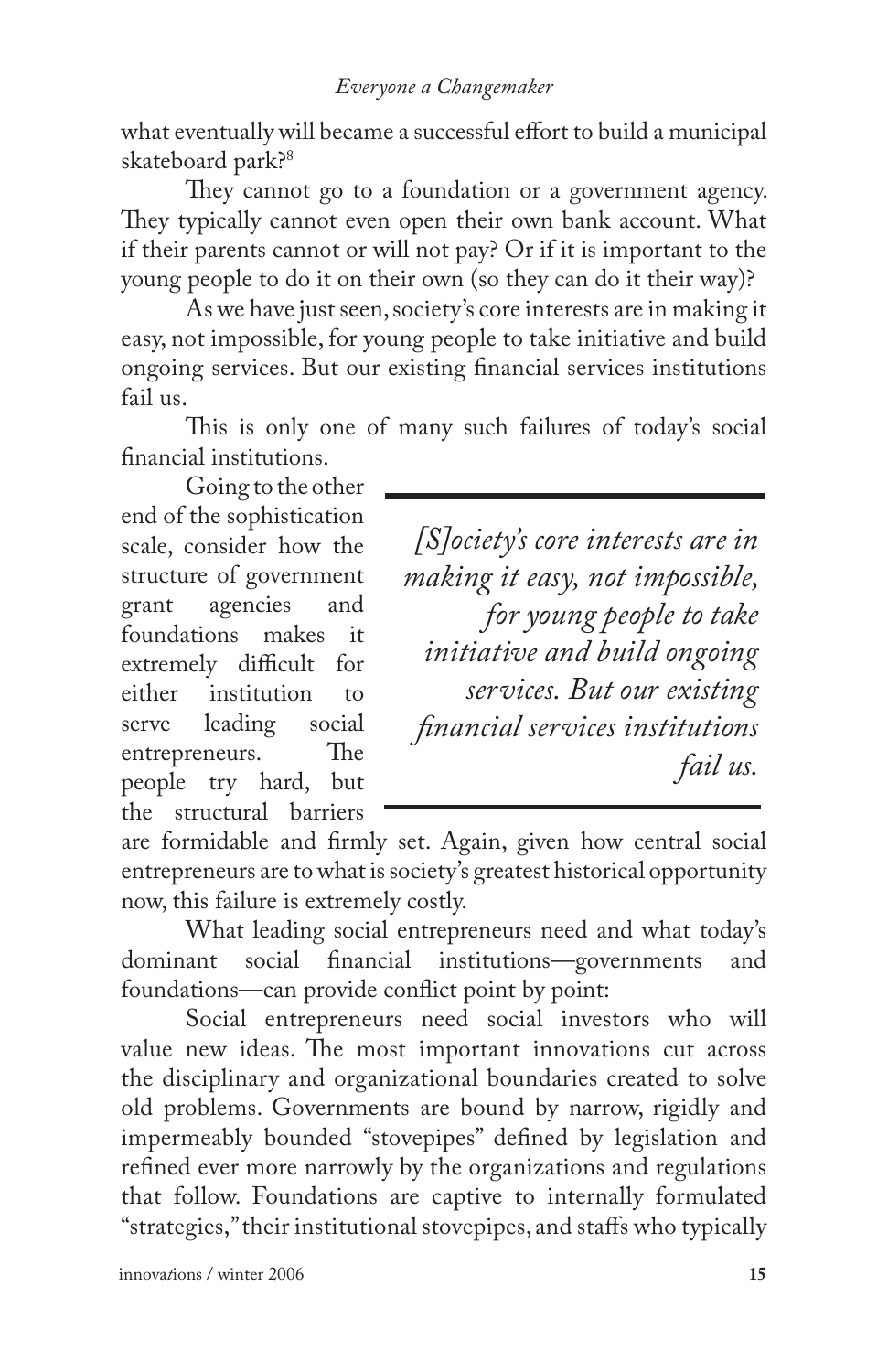follow specialist lateral career paths. Moreover, a program officer confronting a crosscutting idea will have to learn more, think harder, and consult and share decision-making much more than when facing a familiar idea that neatly fits his or her program. (Can you imagine what would have happened to the digital revolution if its entrepreneurs had to fit similar strategy/stovepipe straightjackets created by Deutsche Bank or Bank of America?)

Social entrepreneurs need and deserve loyalty. Their work is not a job; it is their life. And they are, day by day and year after year, central to the iterative process of creation that is the essence of the value being built. But making and sustaining the commitments that would constitute loyal partnering requires judgment, very-long-term perspective, and true understanding of entrepreneurship—all of which are difficult for large institutions to muster.

Social entrepreneurs need medium- to long-term and often substantial investments. They must test and refine an idea (an inherently unpredictable process), learn how to market it and cause many other institutions to change (also resistant to tight scheduling), and then build an institution and movement. Almost all governments and foundations, guided by their own internal one-year budgeting imperatives, provide one-year funding.

Social entrepreneurs need support in building strong, major institutions; governments and foundations avoid the "overhead" this would entail.

To some degree, it is natural for change in financial and other support services to lag behind a transformation of the operating institutions. There is, however, considerable risk that these financial institutions will not adapt adequately or at all.

Unlike business financial firms, neither governments nor foundations must respond to their clients.

Governments are sensitive to political stimuli, but these synapses often do not come from the clients being served. Development agencies are an extreme case: Their end clients have no leverage; it is the contractors who do. In this case, the resulting misalignment of incentives may be worse than in the typical foundation case, where clients are as a rule no more than supplicants.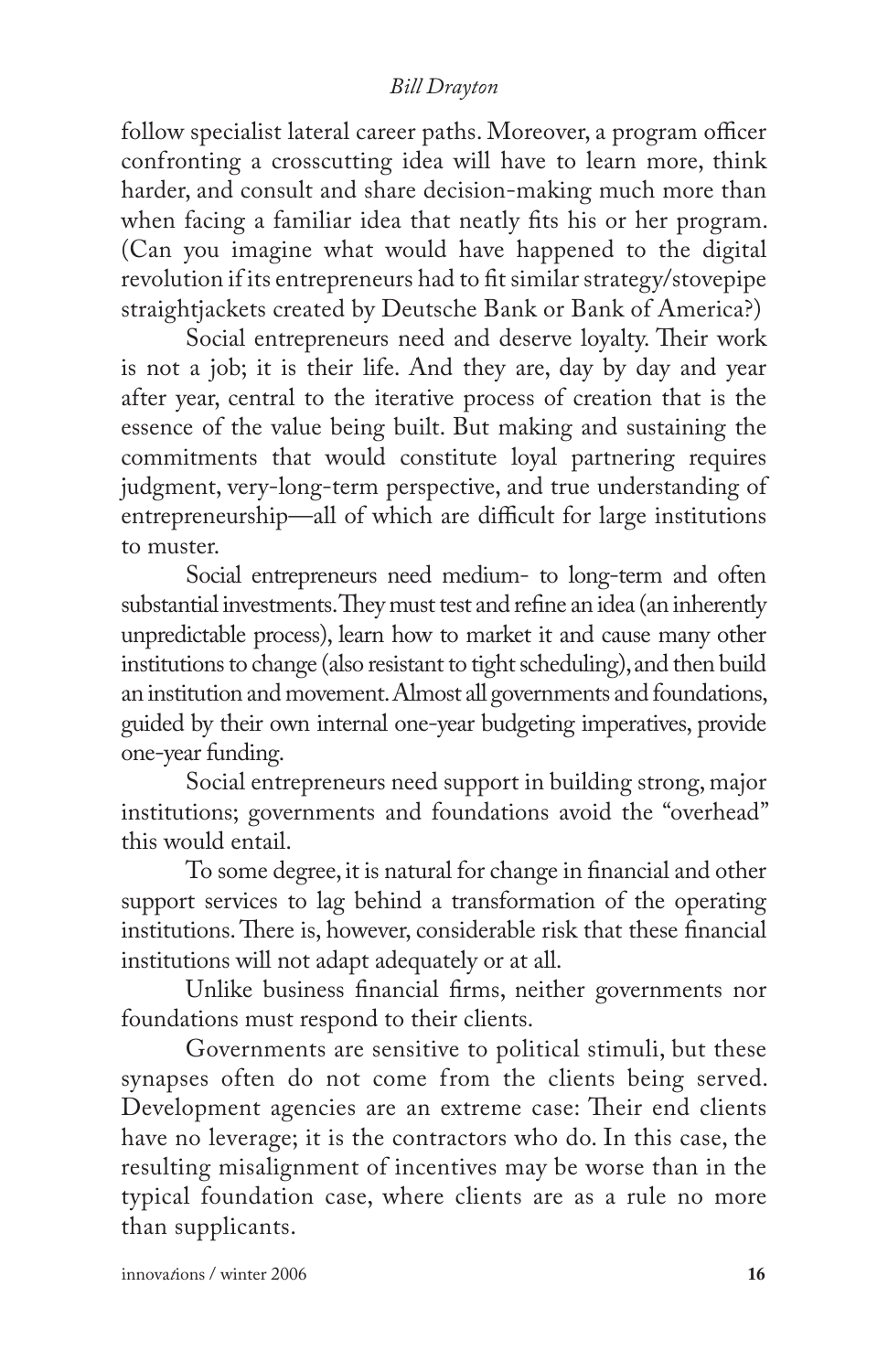There are further systemic reasons why governments and foundations fail the citizen sector. Their structure keeps them from seeing and often from serving whole classes of potential clients well. Moreover, because they are not subject to competitive discipline, they do a poor job of rewarding high performing citizen groups and closing or merging poorly run ones. Society's resources are, consequently, allocated poorly. Worse, the citizen sector cannot become as productive as business as long as this undisciplined condition continues.

A notorious example is the dramatic variation in performance between the numerous microcredit institutions in the Chicago area. Some have almost perfect payback rates and low general administration and sales ratios. Others perform dismally. So far, the institutions investing in these funds barely seem to notice.

However, commercial competitive microcredit investment funds could not afford such inattention. A fund that invested in any of the losers would end up with a lower return for its investors and only one or two stars (out of five) on the Morningstar mutual fund rating service.

If the incumbent institutions seem unlikely to transform themselves to provide the types of services a rapidly evolving and increasingly diverse citizen sector now needs so urgently, where can the sector look? To the enormous, highly competitive, client-focused for-profit financial industry. It provides business a kaleidoscopic diversity of services that are minutely fitted to client needs and that change, if anything, faster than the clients.

The first for-profit financial firms that recognize that there is a huge, highly attractive new business waiting to be born here and that open it up will profit handsomely—and make a profound contribution.

There are many factors coming together now that make such a move timely. The citizen sector is now both very large and the fastest growing sector of society. It also has many large, solid institutions.

At the same time, there is huge existing, and more latent, demand for quality social investments, with varying mixes of social and economic return and in different subject matter and geographic areas. There also is huge actual and latent demand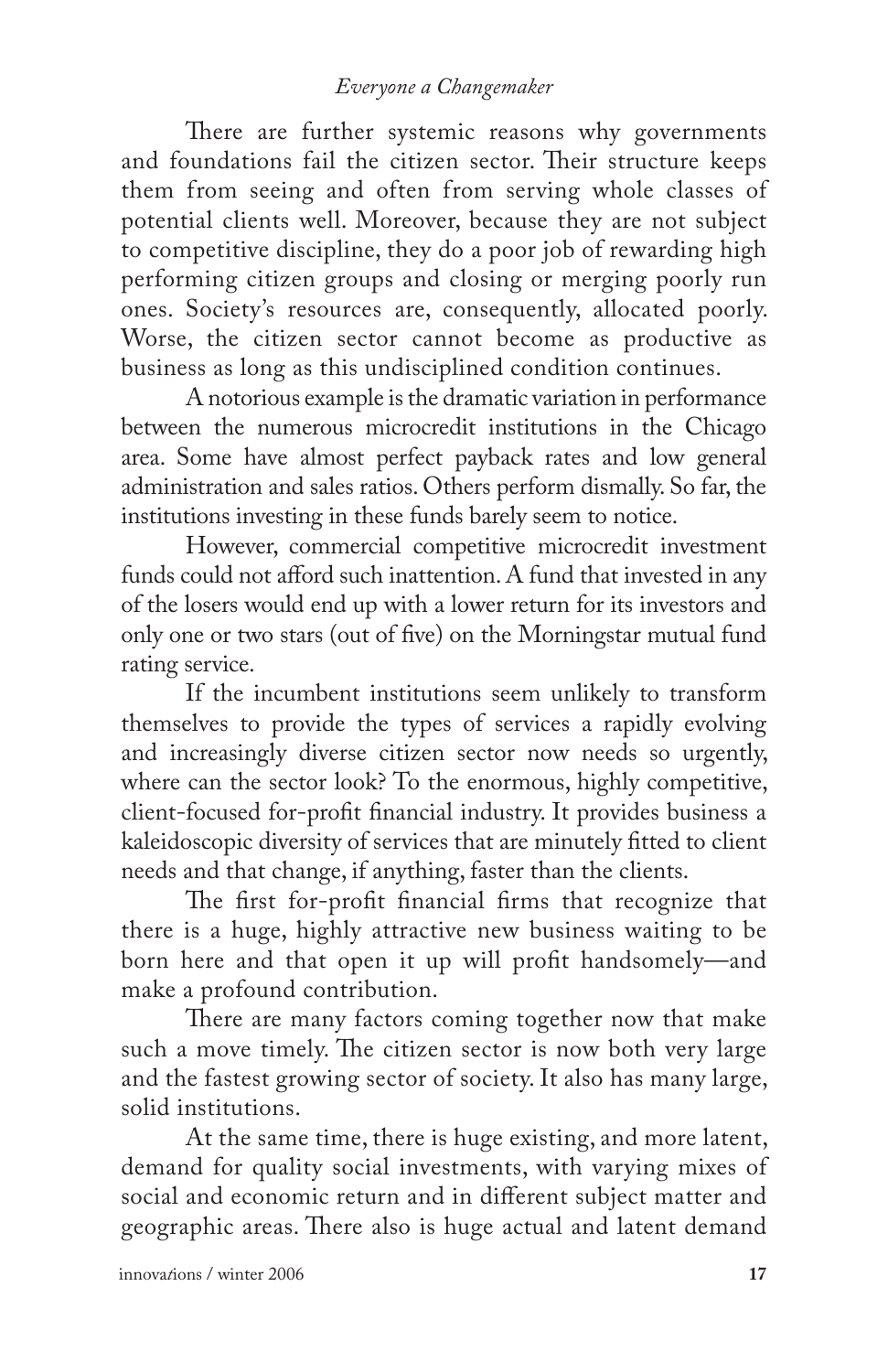for engagement in the social sector. People want access to quality personal opportunities ranging from volunteering and internships to full careers for themselves and their families and friends. They also want to spot and land the new business/ social opportunities that are now developing. A smart bank will develop a web of products and services that will allow its bankers to serve every investor client's individual needs with a tailored package of varying mixes of financial, social, and engagement values.

Along with my colleagues in Ashoka's Business Entry program, I have identified roughly 40 building-block financial and service products that, when combined orchestra-like in varying combinations and with varying pricing, can offer banks and other financial institutions a very large, profitable

*The transaction costs of government and foundation grant-making, taking into account only the direct (not opportunity) costs to donor and donee, now run 20 to 45 percent, roughly ten times what is normal for business finance.11 This difference offers huge scope for financial firms to find efficiencies and capture some of the savings through fees.*

new business. This business will enable these institutions to bring huge value to a very wide range of clients—from teen beneficiaries of a skipping trust<sup>9</sup> to a high active net worth entrepreneur ready to sell his/her business and redeploy both resources and career.10 The strategy here is to demonstrate just how profitable and attractive this business is to new clients. The immediate work is to develop and refine the building block products in the crucible

of the full product-development process and, most critical, to direct client feedback.

This is not about a new product. Or even a number of new products. It is about building a major new business that will link varying types and classes of investors with diverse investee needs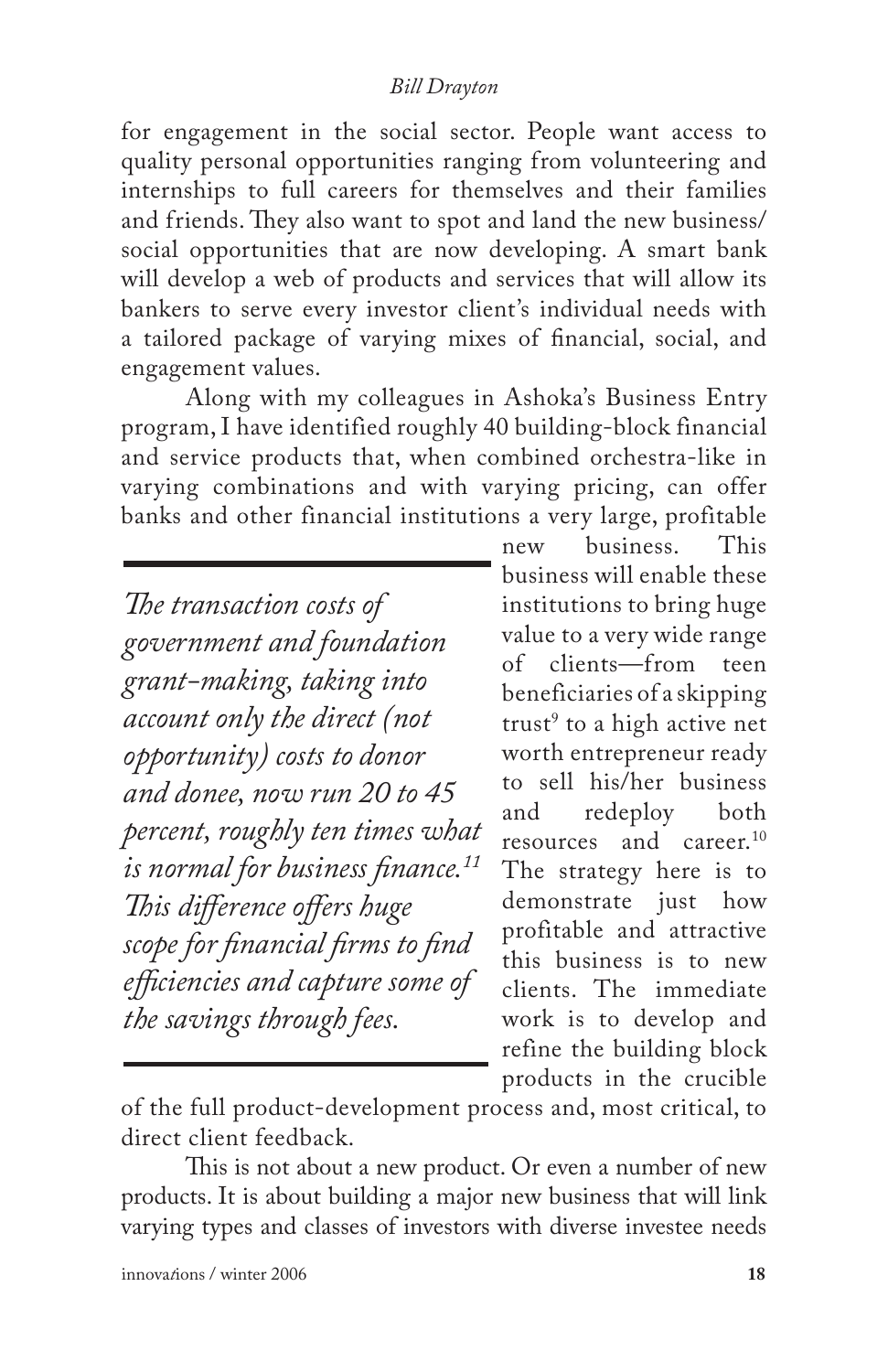through equally diverse (and varying over time) channels. At one time the banks did not invest in art or even real estate. Now those areas are integral, and clients expect them.

The transaction costs of government and foundation grantmaking, taking into account only the direct (not opportunity) costs to donor and donee, now run 20 to 45 percent, roughly 10 times what is normal for business finance.<sup>11</sup> This difference offers huge scope for financial firms to find efficiencies and capture some of the savings through fees.

Although some components of this new business's product orchestra will be labor intensive and custom-tailored, it is critical to have a large number of high-volume component products. Large volumes are necessary to drive down per-transaction costs, which is essential for modest or merely wealthy investors and competitively key even for the sophisticated very wealthy.

The now-huge socially responsible investment industry achieved this scale chiefly by investing in subsets of existing financial stocks and bonds that exclude objectionable (e.g., tobacco, arms) securities. The new commercial microcredit funds that have been introduced over the last few years are the first major example of the next step: the for-profit finance industry profitably providing direct investments in citizen-sector work to the broad public. They are able to do so because there are 120 to 150 large, safe, well-established microcredit lenders, with clear, stable track records, in whose securities these funds can invest large sums safely without incurring significant expense (relative to investment) in case-by-case due diligence reviews.

Although this success is enormously encouraging, it is far, far from enough. It illustrates the principle, but it cannot provide either the volume or the choice the huge latent demand needs, let alone what is required to build a substantial business for the industry overall.

Therefore, a critical part of the Ashoka strategy to encourage for-profit finance firms to enter the social financial services business is to catalyze the development of many, very large, reasonably uniform and safe, and therefore securitizable, new classes of social investment. The single most important source of these new investment opportunities flows from our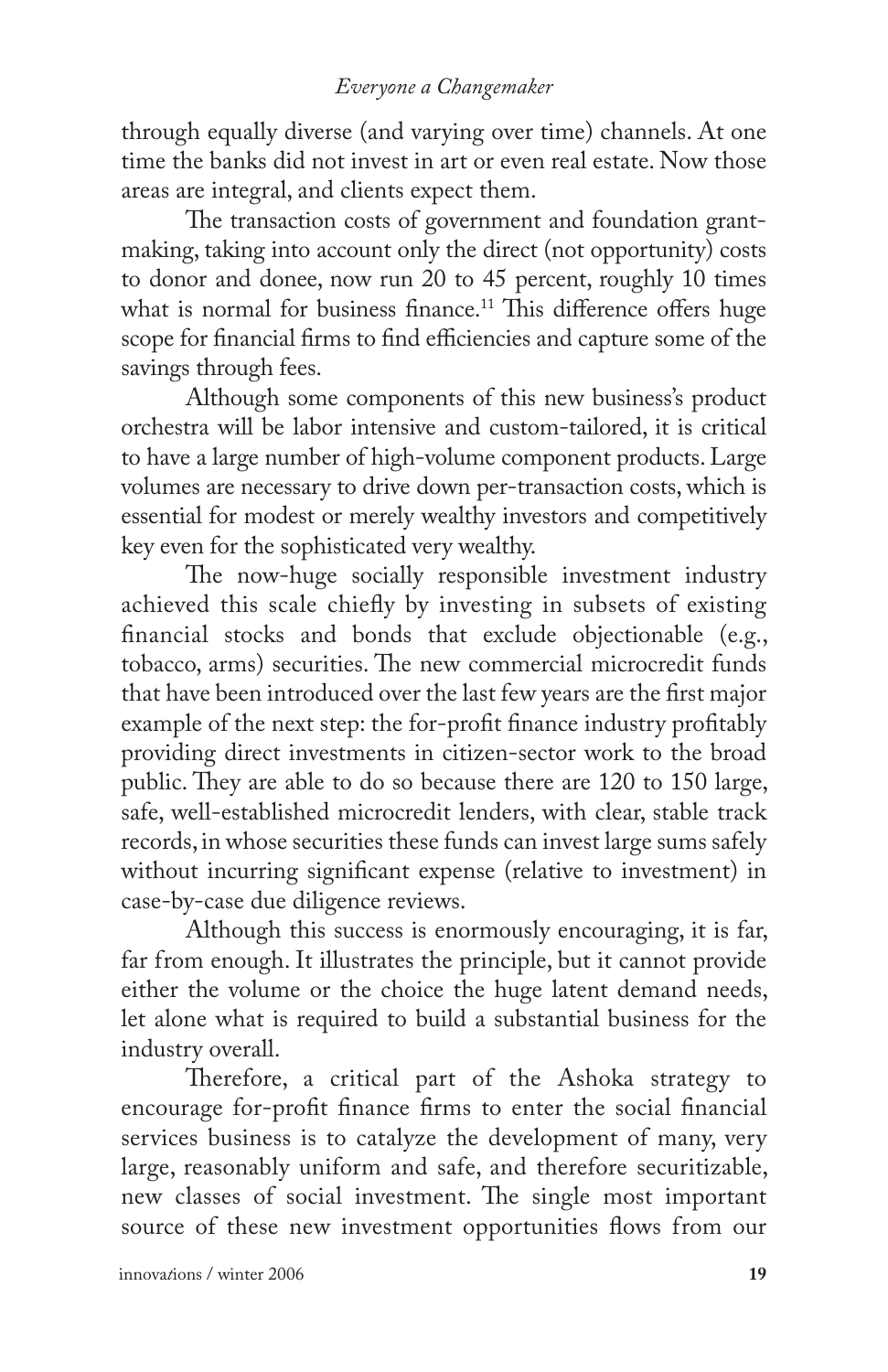gracefully named business/social "hybrid value-added chain" (HVAC) work. This work originated in another major "mosaic" collaboration, this one across roughly 400 Ashoka social entrepreneurs whose work is focused on ensuring full economic citizenship to everyone. A good many of those working toward this goal have found powerful leverage in reconnecting business with the newly entrepreneurial/competitive citizen sector through new value added chains involved in design, production, distribution, servicing, and parallel supports including finance. The new, more productive value added chains draw for each step in the chain whatever each side can contribute most effectively and efficiently. However, this work has typically been limited to one product or service in one country; and these early cases were held back by the relative immaturity of the citizen sector organizations at the time.

Ashoka's HVAC strategy is to get four very different products/services quickly to the point where the customers, businesses, and citizen groups are all benefiting enormously from the new cooperative value-added chains. Once the businesses in an industry see one of their competitors gaining important new markets and making significantly higher profits, they cannot afford not to follow. The same is true for the organizations that compete with the pioneer HVAC citizen groups, once they see how much their competitors are benefiting from large, stable, nonpolitical, new revenues and their new, unique ability to provide valued new services to their clients. This competitive dynamic is key to the jujitsu that allows Ashoka, a small force, to set in motion so large and irreversible an historical change.

Setting this same, huge structural change in motion in four very different industries will make it clear that something far bigger than an industry-specific innovation is at work. The HVAC principle will apply to most, probably all, areas of human endeavor. Once this framework becomes clear and is widely grasped, everyone can begin looking for possible applications to their areas of work.

A key example: many a smart management consultant will make partner by building his/her firm's HVAC practice. They will seek out such high-yield opportunities, bring them to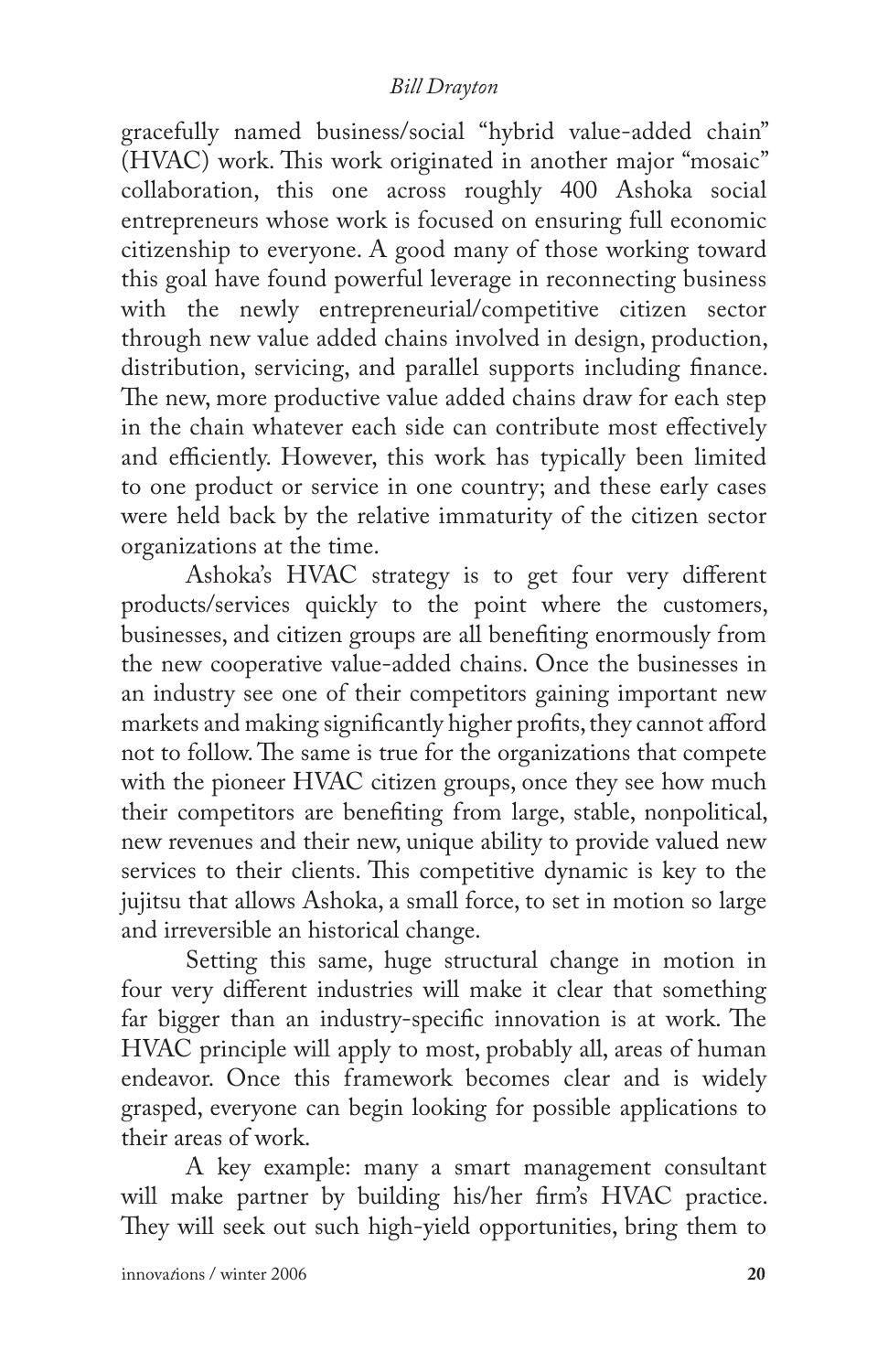potential clients, and then do the required design and institutional adaptation work. Because they will do this work regularly, they will be able to build practices serving managers who do not have this experience. This response is key because it will institutionalize the catalytic work Ashoka now has taken on.

Business schools and business writers will also be key players in helping spread awareness of the HVAC idea and in reporting on and helping to systematize the knowledge underpinning the field as it develops. There is also extensive work for the emerging institutions of the citizen sector to do here.

Sketching the story of one HVAC on which Ashoka is working will help make this change more concrete:

Over most of the planet small farmers do not have access to drip irrigation equipment. It is not profitable for the piping and irrigation firms to serve them. The companies' costs are too high for the poor rural economy, and the companies do not understand or trust the small farmers or their environment.

In Mexico, a partnership between Amanco (the leading piping company in Latin America), Ashoka, and local citizen groups is now beginning to demonstrate how to close this gap.

Over the last decade, large, competent citizen groups have developed to serve small farmers. Their cost structure is that of the "other Mexico," that of the poor and of the rural areas. They understand and have the trust of their clients. Moreover, the sector has increasingly mastered relevant skills ranging from large-scale/low-cost organizing to knowing how to help poor people save reliably.

These now large, skilled, economic citizen groups can provide the missing bridge between the company and a huge untapped new market, between the farmers and access to a technology that will provide them with more income, more stable income, water conservation, and environmental benefits.

Everyone benefits enormously.

The farmers earn much more, more securely.

The environment benefits, and the country produces more, more reliably.

The first citizen groups to join are the only source, at least for a while, that can provide these benefits to their farmer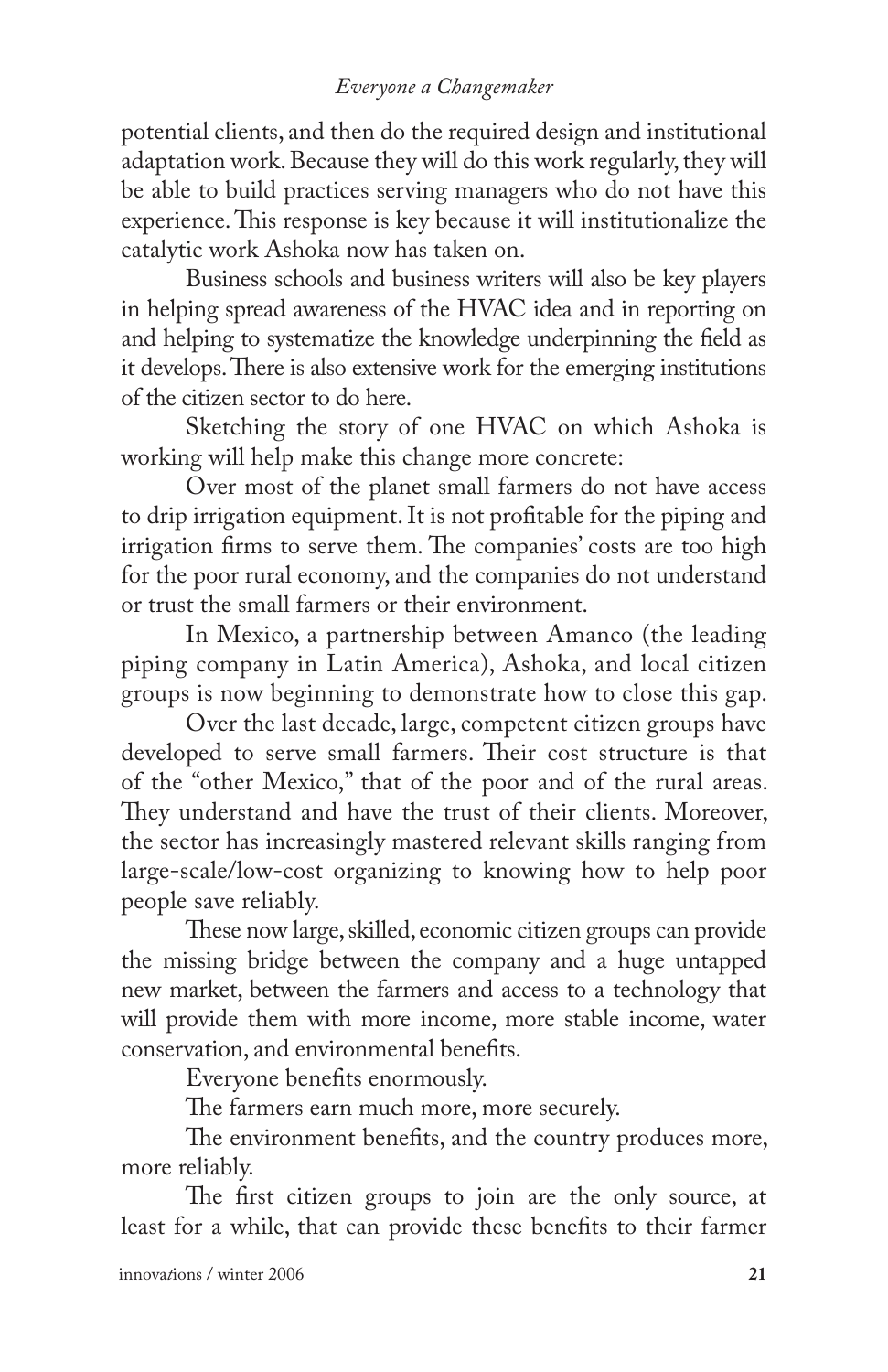clients. This gives them a huge competitive advantage vis-à-vis both government and other citizen groups. Moreover, they get the same markup that businesses playing similar roles in bigger markets receive—a huge (especially relative to their cost structure) and growing revenue flow that is also independent of governments and foundations.

Amanco will be the first into this market and should settle in long term with a significant share, even recognizing that competitors will follow. The company has established key relationships and is quickly coming up the learning curve to mastering this new market, which is making it harder and harder for others to catch up quickly.

Nonetheless, competition will come. Citizen groups that said no when Ashoka first approached them, fearing the risks (and in some cases feeling uncomfortable partnering with business), are watching and beginning to wonder where they can find such a deal. Business will probably respond even more quickly. In a second HVAC area, slum reconstruction, a major global competitor to the company with which Ashoka began this work decided it had to jump on this new approach four months after the first HVAC collaboration began if it was not to fall behind in accessing this huge new market.

Each of the HVACs creates very large, reasonably uniform financing needs across the globe. These eminently financeable needs in turn become a critical source of the attractive new products needed to fuel the new businesses waiting to be born in the for-profit finance industry.

To the degree these needs come from a business/social marriage, they will be even more attractive to the finance industry and to many clients. This will reduce the price discount that riskaverse investors attach to anything unfamiliar. It also builds in a further acceleration of learning and therefore of productivity growth for both business and citizen sectors.

Learning will accelerate further as the two sides overcome the differences in style, language, and clothing, and the mutually suspicious stereotypes that developed over the last several centuries of deepening division. The people on both sides will bridge these gaps, not because doing so is socially nice, but because it is essential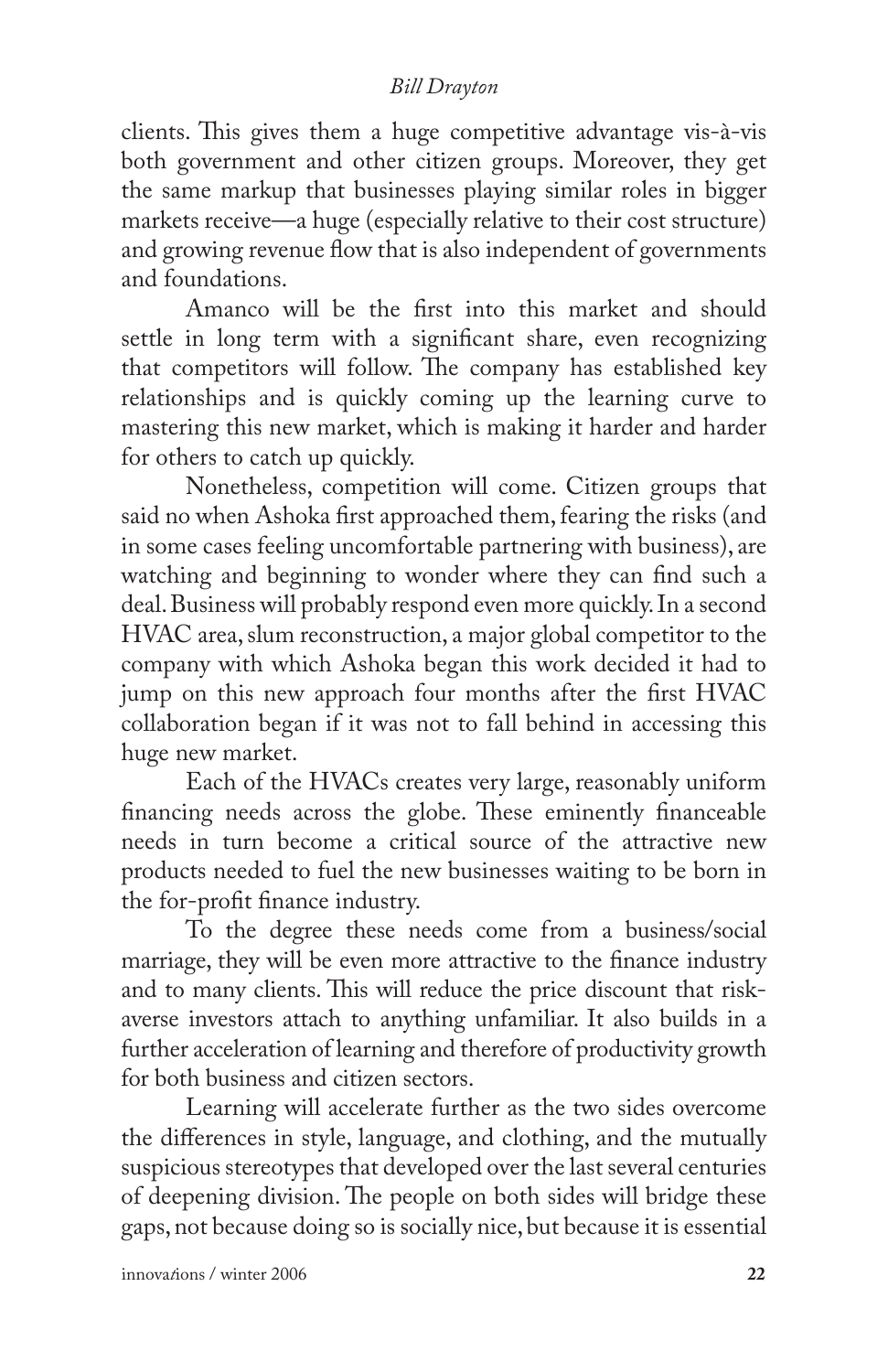for their respective core interests: business wants these markets, and the citizen groups want to deliver these goods to their clients and gain financial and political independence.

The HVAC delivering drip irrigation to smaller farmers generates two sound lending opportunities:

The large, stable, competent citizen groups providing the bridge between company and farmers need bridge financing when starting up until they reach breakeven.

Far bigger is the need to help the farmers obtain credit so

they can buy this substantial capital asset. Loans to farmers for drip irrigation should be attractive to lenders for two reasons: (1) there is security and (2) the farmers will stop making many other payments long before this one, given how central this equipment is to their economics. Once the mechanisms are developed, such loans could quickly become a gigantic financial product class given that capital equipment and many millions of modest farms are involved.



*Street improvements in the Agua Fria settlement of northern Guadalajara where Ashoka and Cemex's Patrimonio Hoy program has speeded and cut the cost of housing.*

The same pattern holds true for the urban slum reconstruction HVAC, where Ashoka's work is also far advanced. Similar logic but somewhat different specifics will produce yet more financing opportunities in one HVAC after another. Each requires extensive financial engineering and then marketing; but the cumulative effect, especially as the competitive jujitsu in each area kicks over, will be a tsunami of large-volume, low-unit transaction cost, profitable for everyone, and offering new investment opportunities.

Getting the for-profit finance industry to enter the social financial services field is entirely critical if the citizen sector is to obtain the inventive, adaptive, responsive, and efficient institutional services it so urgently needs.<sup>12</sup> Investor demand does not create the bottleneck. The chief obstacles are: first,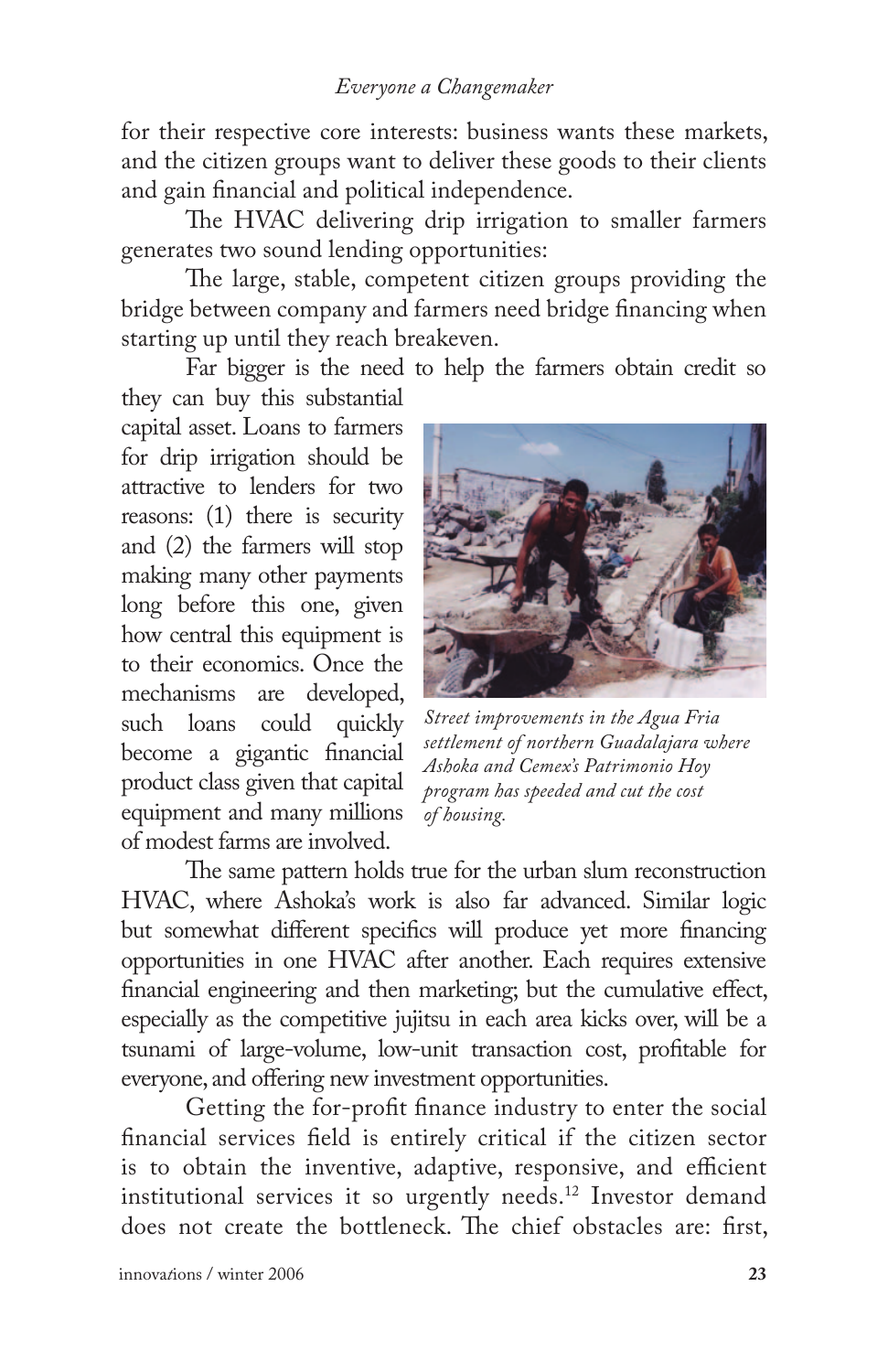inadequate flows of high volume, diverse, attractive investment opportunities; second and simply, insufficient imagination to see so large a strategic opportunity.

If anything, the need for profound change is even greater when it comes to how the citizen sector supports itself once groups pass beyond the early years when institutional finance is key.

Citizen groups, very much like businesses, have a threestage life cycle. They start with a self-financing "garage" incubation period. Then they gear up for a time of service and product testing and refining and also of institutional formation that often requires significant institutional investment. Eventually they move onto a "post-breakeven" mature phase, where citizen base or grassroots resources coming in must at least equal expenditures. Outside the U.S. and a handful of other countries, this citizen base is entirely inadequate.

This inadequacy poses a profound strategic risk to both individual groups and the citizen sector overall. As we have seen, the sector is now large and growing explosively. Foundations cannot touch this scale of need. Governments, if they were not increasingly under pressure to retrench, could provide the needed resources. In many cases they would like to do so, both to ensure the provision of needed services and to reestablish control over the citizen sector. This is, of course, a danger the groups and the sector cannot afford to run. Dependency on government was precisely what caused the sector to fall so far behind business from 1700 to 1980.

The only alternative is to build the sort of broad base of citizen support that underlies every sector of society that does not have the power to tax and that has become secure and steady: business, religion, trade unions, social clubs, even the schools of samba that enable poor neighborhoods in Brazil to prepare and mount Carnival groups every year.

This base has four main components: people's time, money, information in and out, and captive businesses. The mix that works will vary by field and institution. However, any institution that cannot find a mix that works for it is unlikely to survive long.

The challenge here is not to get Brazilians or Poles to be more generous. They give generously now, but only to groups that ask, and ask intelligently—be they the churches or the schools of samba.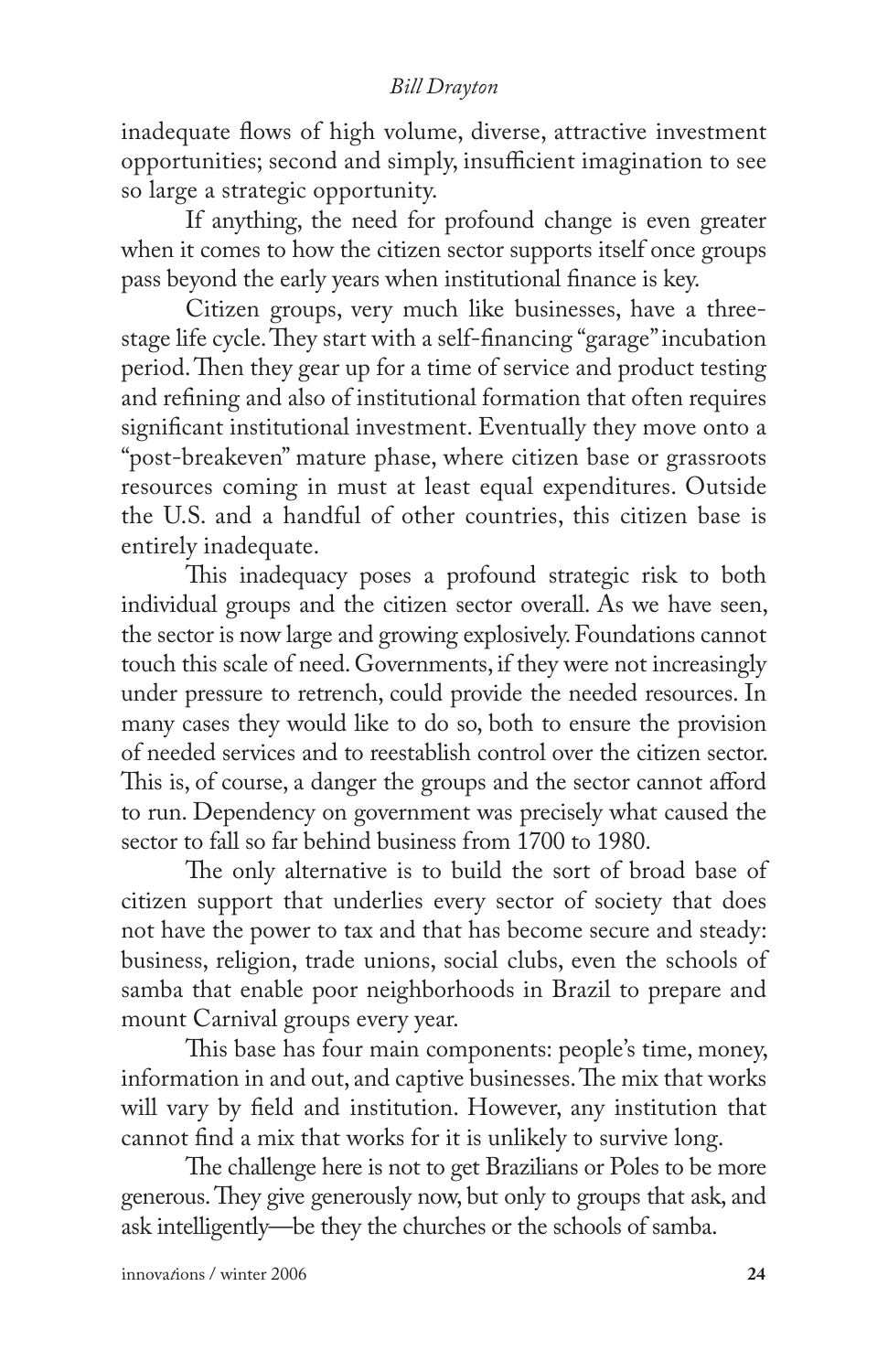#### *Everyone a Changemaker*

The citizen sector is new. In most countries it is just now reaching the stage where there are a significant number of reasonably stable, mature, clearly focused institutions ready to build such broad citizen bases. The challenge, then, is closer to home. It has to jolt the citizen sector itself to grasp that it must and can go out and build this new sustainable, long-term foundation.13 And, at the same time, to help it learn how.

### WHERE WE ARE GOING

The daily news is chronically dispiriting, a reportage of follies that seem to be taking place in a world without a compass.

That is probably so in part because this is a time when deep historical tides are moving with unprecedented speed and force.

The millennia when only a tiny elite could cause change is coming to an end. A generation hence, probably 20 to 30 percent of the world's people, and later 50 to 70 percent, not just today's few percent, will be changemakers and entrepreneurs. That world will be fundamentally different and a far safer, happier, more equal, and more successful place.

To get there, we must end the infantalization of young people. They and the rest of us must enable all young people to be fully creative, initiatory, and powerful changemakers.

We must also build the wisest possible financial and other institutions so that, as these young people become adults, the new citizen sector will draw them fully into an "everyone a changemaker" world.

> *We invite reader comments. Please send an email to <editors@innovationsjournal.net>*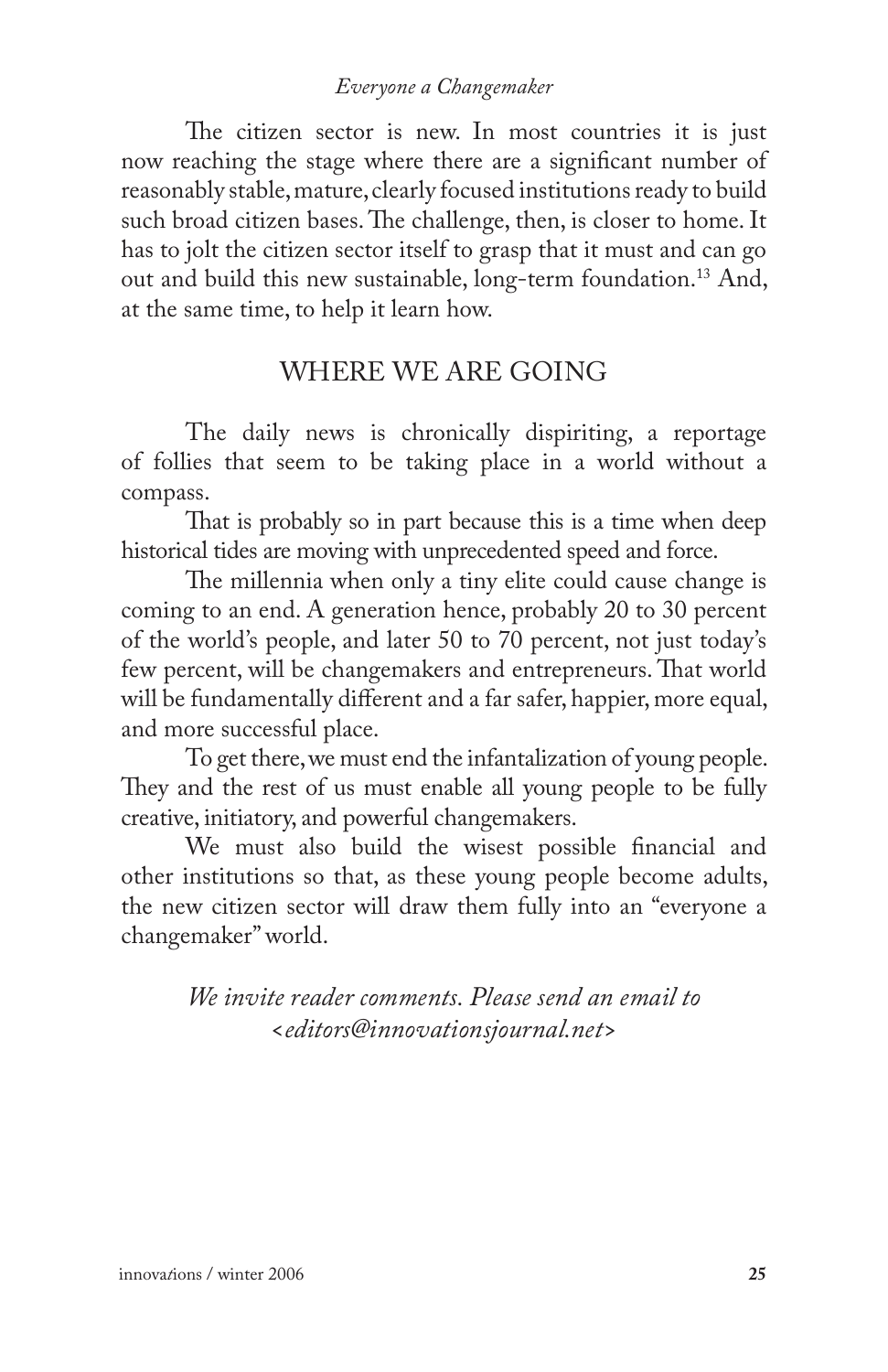1. As Ashoka has come to understand this more clearly, it has clarified its ultimate goal. Challenged several years ago by eBay's Pierre Omidyar, Ashoka came to understand, given its understanding of these historical forces it came into being to serve, that its ultimate goal is an "everyone a changemaker" world. Before that, it had talked chiefly in terms of the intermediate goal of building an entrepreneurial/competitive citizen sector.

2. Interview with economist Will Baumol in his office. See also, William J. Baumol, *The Free-Market Innovation Machine* (Princeton University Press, 2002).

3. The "social" or "citizen" half of the world's operations includes education (students, faculty, organizations), health, environment, emergency relief, rural and slum development, human rights of all sorts, and all the other areas of human and environmental needs—except when these needs are served by the business other half. Eventually the distinction will fade as the accidental division created over the last three centuries of rapid business productivity growth and social-sector stasis erodes. Ashoka and a growing number of other citizen sector organizations ask that everyone stop defining us as not government (NGO) and not business ("nonprofit"), respectively, the European and American first reactions to our newly emerging sector. It does not make sense to define half of society by what it is not. We suggest the use of "citizen sector" and "citizen organization" instead. One or more citizens caring and organizing to provide a service or spark a change are the active ingredients. And, as this paper articulates, our most important impact is our "everyone a changemaker"—aka citizen—role.

4. Ashoka was conceived in the 1960s to serve this historic transformation, but it only began work in 1980 when it perceived that the time was ripe.

5. Canadian Ashoka Fellow, Mary Gordon, and her Roots of Empathy program, is one example of the innovation building in this area. See Mary Gordon, *Roots of Empathy: Changing the World Child by Child* (Thomas Allen Publishers, 2005).

6. These partners in the U.S., for example, range from the Girl Scouts to Staples, from MTV to a growing number of local United Ways and schools.

7. Youth Venture's experience in the U.S.

8. These are typical of the sort of venture Youth Venture has found among teens in the U.S.

9. A skipping trust gives income from capital for a generation, but not the capital. Skipping a generation, the principal is distributed to the grandchildren of the person who created the trust.

10. Ashoka is engaging with partner institutions to pioneer/demonstrate this new business. As this product and business development work proceeds and partners agree, it will report on these developments at <www.ashoka.org>.

11.William F. Meehan III, Derek Kilmer, and Maisie O'Flanagan explain the reasons for this, in *Investing in Society, Stanford Social Innovation Review* (Spring 2004): "For starters, [government and foundations do] not have cost efficient transaction processes, when compared to for-profit benchmarks.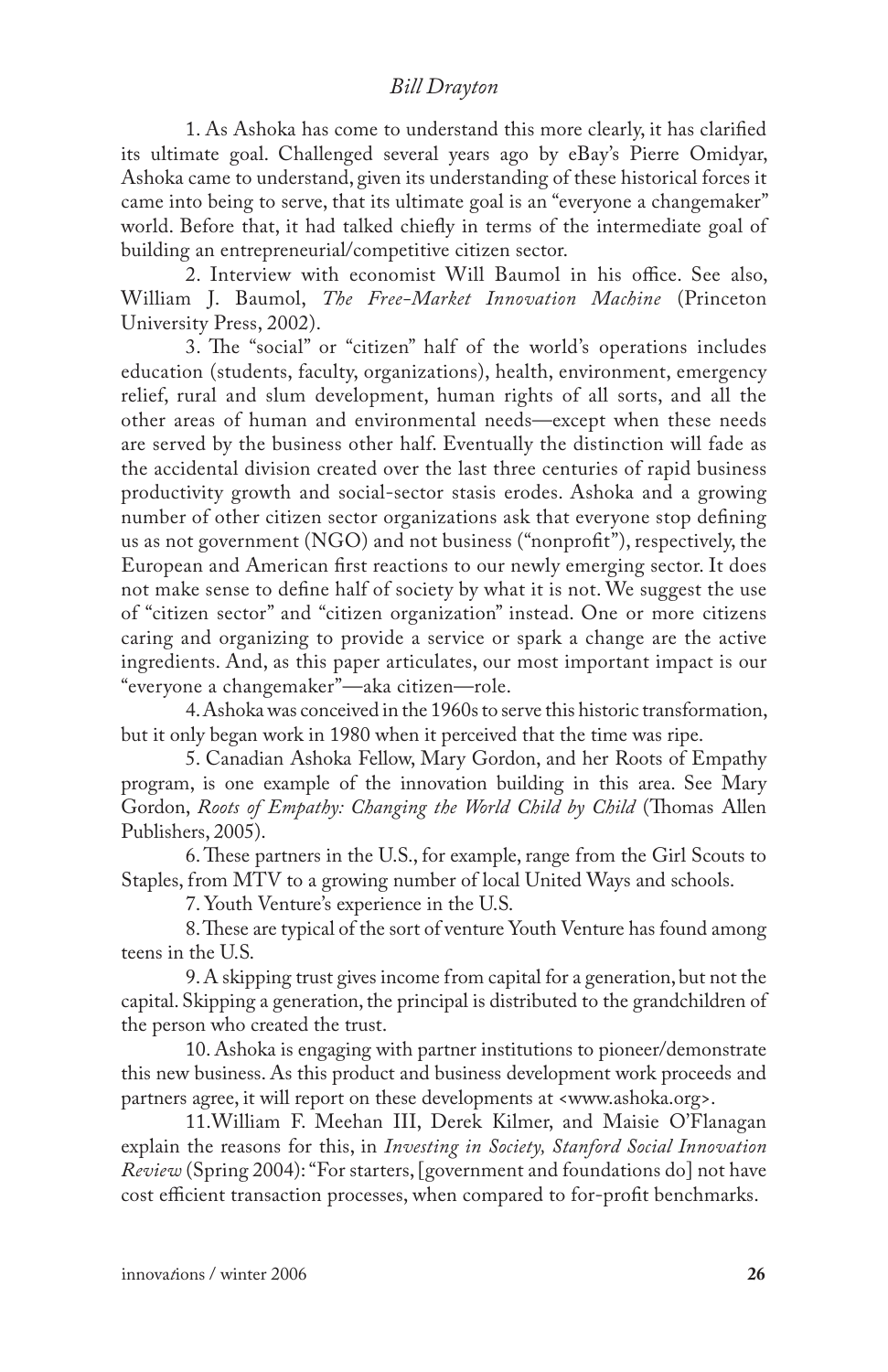#### *Everyone a Changemaker*

In the for-profit capital market, companies spend between \$2 and \$4 raising capital (e.g., legal, marketing, and administrative expenses) for every \$100 they raise. In the social capital market, however, nonprofits spend between \$10 and \$24 for every \$100 they earn through fundraising (e.g., obtaining donor lists, sending direct mail, or making phone calls). Nonprofit chief executives, meanwhile, spent between 30 and 60 percent of their time pursuing donations with such 'soft costs' unevenly accounted for in fundraising costs. Foundations and government grantors, meanwhile, spend about \$12 to \$19 on administration (including general overhead and reviewing grant applications) for every \$100 they allocate. Federated givers, those intermediary organizations such as the United Way and Jewish Community Federation that collect individual donations and then allocate dollars to charities, spend approximately \$13 million for every \$100 to cover their expenses. That means that in the social capital market, the cost of raising capital consumes roughly 22 to 43 percent of the funds raised, a dreadfully inefficient process."

12. Ashoka is also pursuing several other, complementary strategies. One is its new Social Investing Venture (SIV) program. The SIV program seeks out leading entrepreneurs anywhere in the world who are championing major structural change in social finance. It helps them get started and succeed and will work to enable them to share and collaborate with one another, with leading operating social entrepreneurs, and with thought leaders in the social investment field.

13. Ashoka's Citizen Base Initiative is pursuing three specific strategies to help tip the citizen sector's perception and behavior. See <http://www.citizenbase.org>.

**Photo credits:**

Cover: Top left - John Maier, Jr., The Image Works Bottom left - Janet Jarman www.janetjarman.com Back Cover: Middle right - Janet Jarman www.janetjarman.com Bottom left - Janet Jarman www.janetjarman.com Inside: p.5 - John Maier, Jr., The Image Works p.23 - Kris Herbst, www.changemakers.net

Reprinted with the permission of *Innovations* journal. To find out more, please visit www.mitpress.mit.edu/innovations.

© 2006 Tagore LLC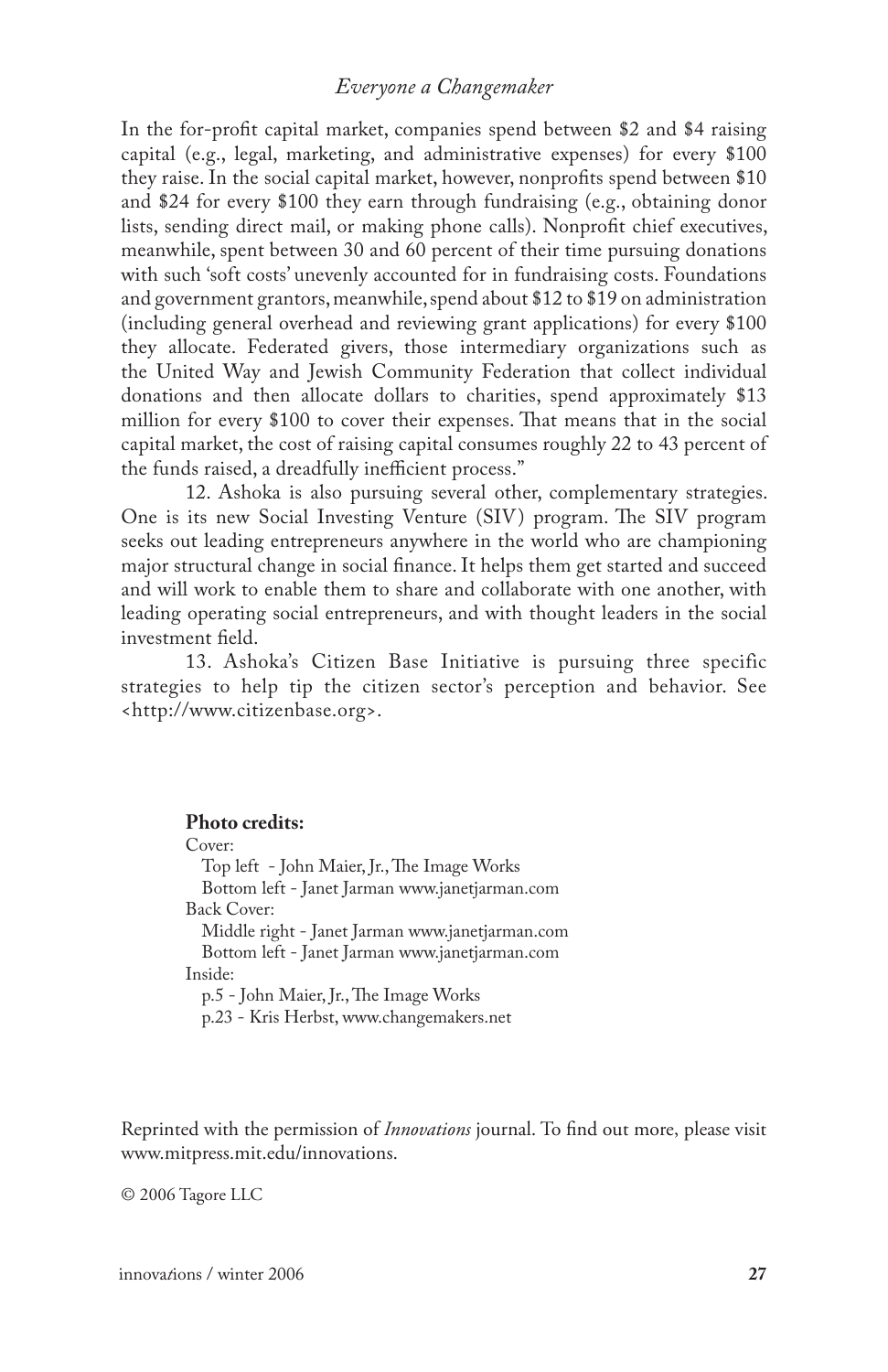## innova*t*ions

Technology | Governance | Globalization

## innovations is Jointly Hosted By

#### HARVARD UNIVERSITY

#### GEORGE MASON UNIVERSITY

The John F Kennedy School of Government School of Public Policy

#### **with assistance from**

The Ash Institute for Democratic Governance and Innovations, Harvard University

The Center for Global Studies, George Mason University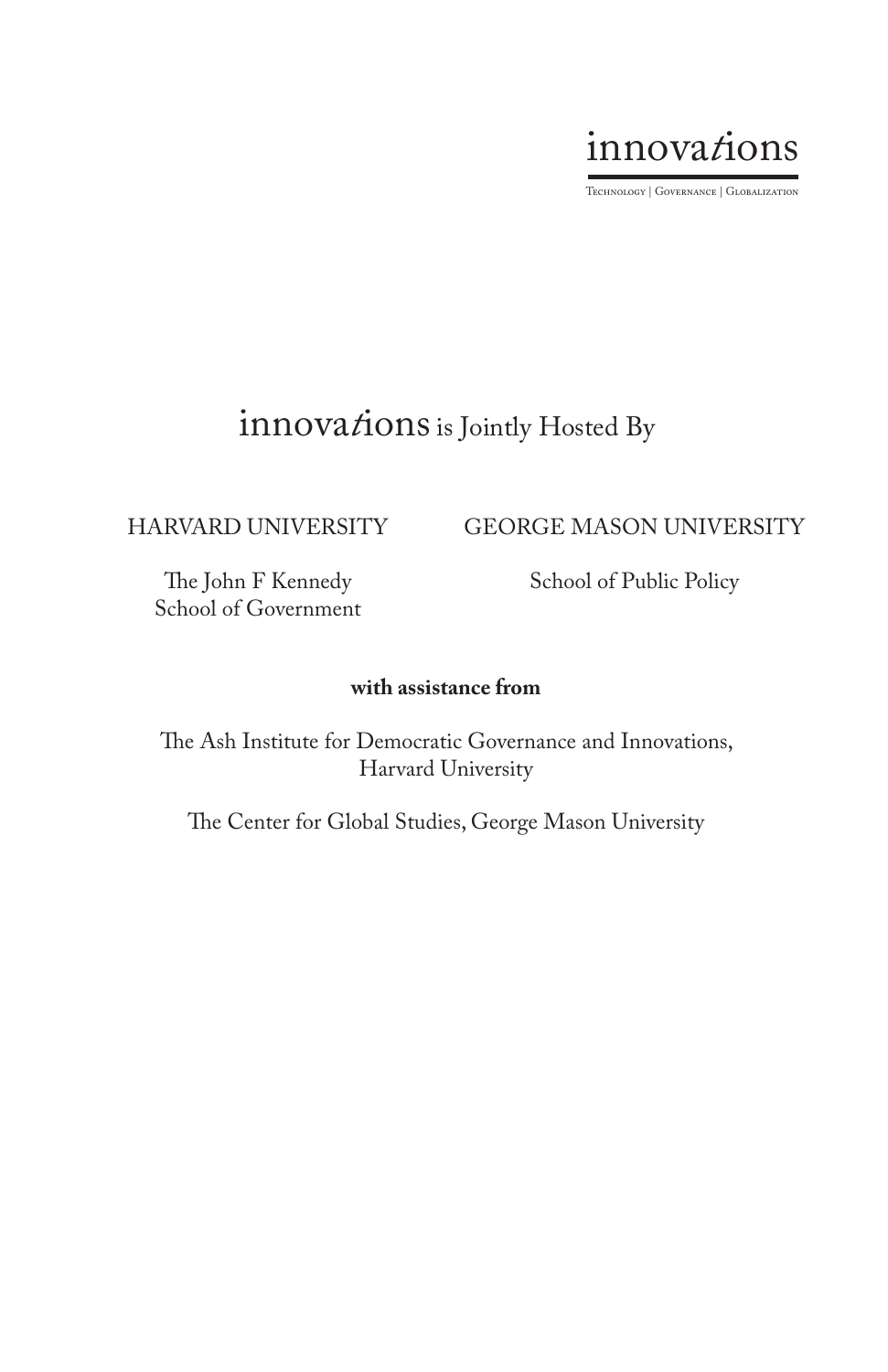#### **Bill Drayton Chair & CEO Ashoka: Innovators for the Publi**c

Bill Drayton is a social entrepreneur. As a student, he was active in civil rights and founded a number of organizations, ranging from Yale Legislative Services to Harvard's Ashoka Table, an interdisciplinary weekly forum in the social sciences. He graduated from Harvard with highest honors and went on to study at Balliol College in Oxford University, where he attained his M.A. with First Class Honors.



He is also a 1970 graduate of Yale Law School and has been a professor at both Stanford Law School and Harvard's Kennedy School of Government. In 1970 he began his career at McKinsey and Company in New York. From 1977 to 1981, Mr. Drayton served in the Carter Administration as Assistant Administrator at the U.S. Environmental Protection Agency where he launched emissions trading (the basis of Kyoto) among other reforms.

After his term at the EPA ended in 1981, he returned to McKinsey half-time and launched both Ashoka and Save EPA and its successor, Environmental Safety. At McKinsey, he helped the firm develop tax and regulatory design work and then its use of industry strategy (an increasingly useful first step to company strategy). With the support that he received unexpectedly when elected a MacArthur Fellow at the end of 1984, he was able to devote himself full time to Ashoka. Mr. Drayton is currently the Chair and CEO of Ashoka: Innovators for the Public. He is also Chair of Youth Venture, Get America Working!, and Community Greens.

Mr. Drayton has won numerous awards and honors. Most recently in 2005, he was selected one of America's Best Leaders by *US News & World Report* and Harvard's Center for Public Leadership. In the same month he was the recipient of the Yale Law School Award of Merit, the school's highest honor. In 2004, he received the National Wildlife Federation's Conservation Achievement Award International. Mr. Drayton has also received the Vanguard Award for Contributions and Achievements in Nonprofit Law from the American Bar Association, the Common Cause Public Service Achievement Award, and the National Public Service Award from the National Academy of Public Administration and American Society for Public Administration.